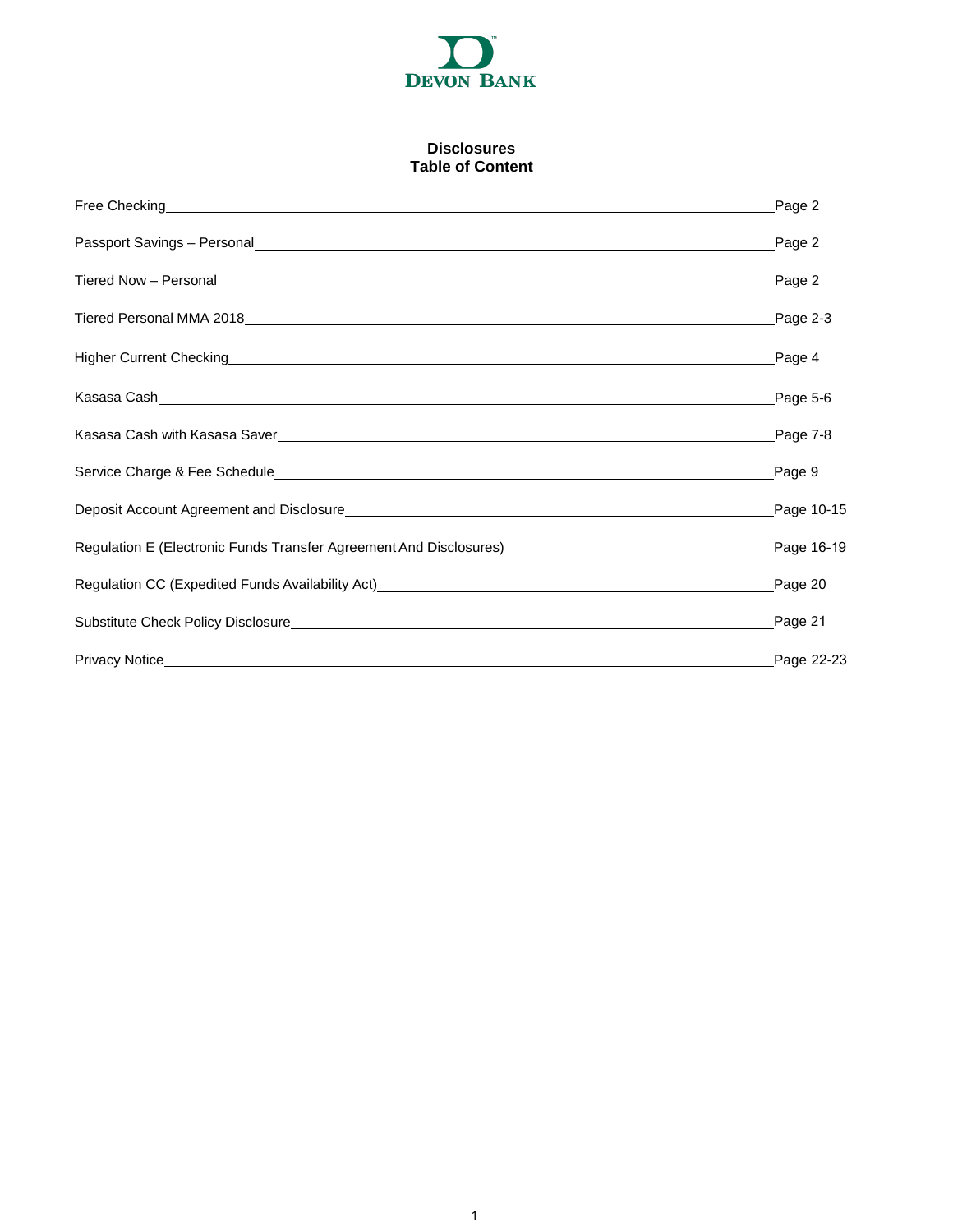

# <span id="page-1-0"></span>**PRODUCTS DISCLOSURES: CHECKING, NOW, MMA, SAVINGS & KASASA PRODUCTS**

**The Devon Bank Product disclosure provides information relating to the Bank's product offerings. If you have any questions regarding anyof**  these products including current rate information, please contact Devon Bank at (773)465-2500. (The RATES stated in this disclosure are subject to **change without notice).** 

**Interest Rates and Annual Percentage Yields are current as of 03-01-2021.** 

## **FREE CHECKING**

This is a non-interest bearing checking account for customers. The account combines unlimited check writing with no minimum daily balance requirement. Monthly statements are sent with an image copy of cancelled checks.

**Limitations:** You must deposit \$100.00 to open this account.

## **PASSPORT SAVINGS - PERSONAL**

**Rate Information:** This Account is an interest bearing account. If the daily balance is more than \$99.99, but less than \$5,000.00, the interest rate paid on the entire balance in the account will be 0.05% with an annual percentage yield of 0.05%. If the daily balance is more than \$4,999.99, but less than \$25,000.00, the interest rate paid on the entire balance in the account will be 0.10% with an annual percentage yield of 0.10%. If the daily balance is more than \$24,999.99 the interest rate paid on the entire balance in the account will be 0.15% with an annual percentage yield of 0.15%.

The interest rate and annual percentage yield may change. At our discretion, we may change the interest rate on the account at any time. Interest begins to accrue no later than the business day we receive credit for the deposit of noncash items (for example, checks). Interest will be compounded quarterly and will be credited to the account quarterly. If the account is closed before interest is credited, you will not receive the accrued interest.

**Balance Information:** We use the daily balance method to calculate the interest on the account. This method applies a daily periodic rate to the principal in the account each day. You must maintain a minimum balance of \$100.00 in the account each day to obtain the disclosed annual percentage yield.

**Limitations:** You must deposit \$100.00 to open this account. You may make six (6) transfers from your account each four (4) week or similar period, if by preauthorized or automatic transfer, or telephone (including data transmission) agreement, order or instruction or by check, draft, debit card or similar order (including POS transactions), made by the depositor and payable to third parties. Transfers and withdrawals made in person, by messenger, by mail or at an ATM are unlimited.

## **TIERED NOW - PERSONAL**

**Rate Information:** This Account is an interest bearing account. If the daily balance is less than \$5,000.00, the interest rate paid on the entire balance in the account will be 0.05% with an annual percentage yield of 0.05%. If the daily balance is more than \$4,999.99, but less than \$25,000.00, the interest rate paid on the entire balance in the account will be 0.07% with an annual percentage yield of 0.07%. If the daily balance is more than \$24,999.99 the interest rate paid on the entire balance in the account will be 0.10% with an annual percentage yield of 0.10%.

The interest rate and annual percentage yield may change. At our discretion, we may change the interest rate on the account at any time. Interest begins to accrue no later than the business day we receive credit for the deposit of noncash items (for example, checks). Interest will be compounded monthly and will be credited to the account monthly. If the account is closed before interest is credited, you will not receive the accrued interest.

**Balance Information:** We use the daily balance method to calculate the interest on the account. This method applies a daily periodic rate to the principal in the account each day. You must maintain a minimum balance of \$0.01 in the account each day to obtain the disclosed annual percentage yield.

**Limitations:** You must deposit \$1,000.00 to open this account.

**Account Fees:** Your account will be assessed a \$12.00 monthly fee if the daily balance should ever fall below \$1,000 at any time during the statement cycle. If the daily balance should fall below \$750.00 the service charge will be \$20.00 and a charge of \$.25 for each check processed during the statement cycle.

## **TIERED PERSONAL MMA 2018**

**Rate Information:** This Account is an interest bearing account. If the daily balance is less than \$25,000.00, the interest rate paid on the entire balance in the account will be 0.10% with an annual percentage yield of 0.10%. If the daily balance is more than \$24,999.99 the interest rate paid on the entire balance in the account will be 0.15% with an annual percentage yield of 0.15%.

The interest rate and annual percentage yield may change. At our discretion, we may change the interest rate on the account any time. Interest begins to accrue no later than the business day we receive credit for the deposit of noncash items (for example, checks). Interest will be compounded monthly and will be credited to the account monthly. If the account is closed before interest is credited, you will not receive the accrued interest.

**Balance Information:** We use the daily balance method to calculate the interest on the account. This method applies a daily periodic rate to the principal in the account each day. You must maintain a minimum balance of \$0.01 in the account each day to obtain the disclosed annual percentage yield.

**Limitations:** You must deposit \$2,500.00 to open this account. You may make six (6) transfers from your account each four (4) week or similar period, if by preauthorized or automatic transfer, or telephone (including data transmission) agreement, order or instruction or by check, draft, debit card or similar order (including POS transactions), made by the depositor and payable to third parties. Transfers and withdrawals made in person, by messenger, by mail or at an ATM are unlimited.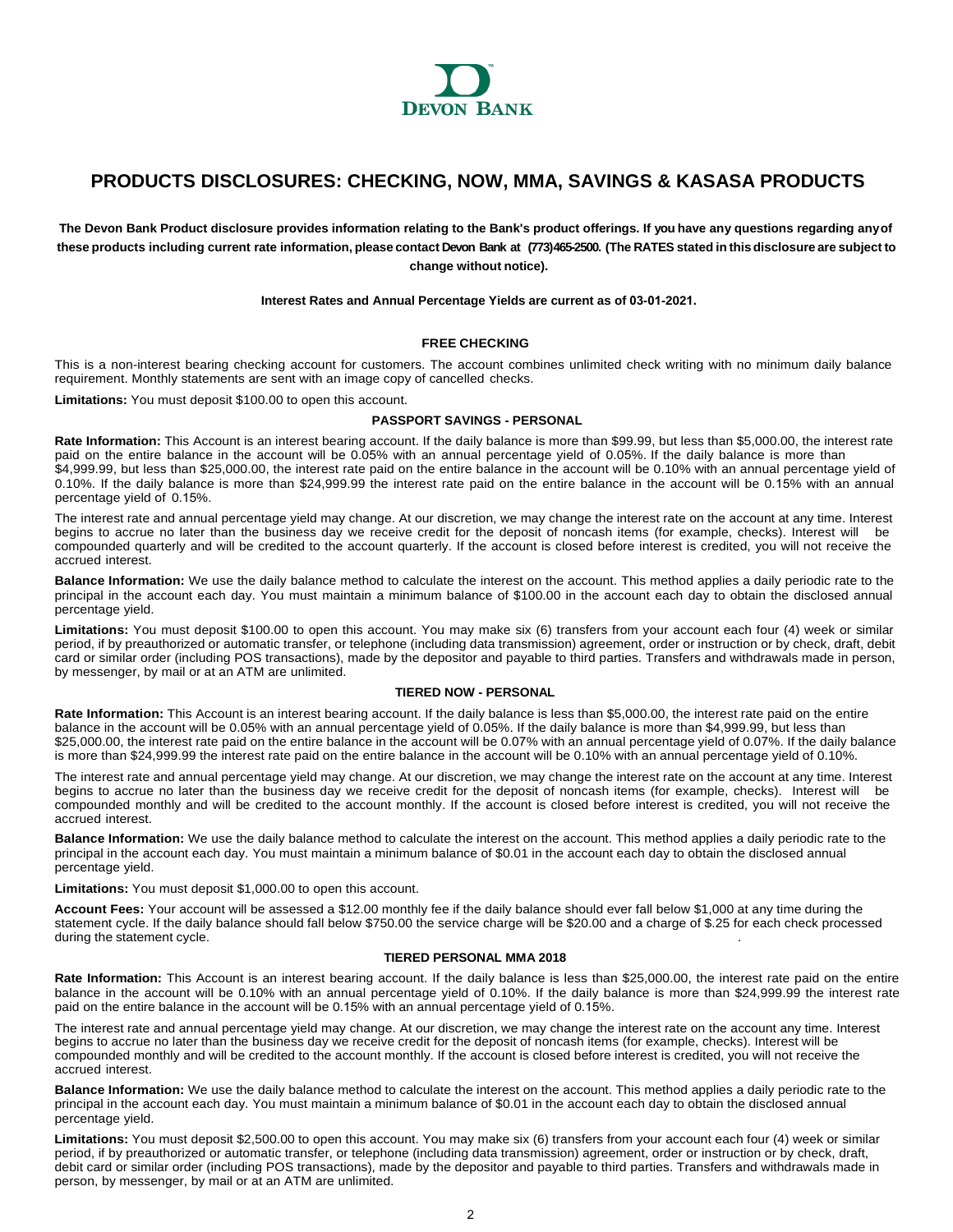**Account Fees:** Your account will be assessed a \$15.00 monthly fee if the daily balance should ever fall below \$2,500.00 at any time during the statement cycle. If the daily balance should fall below \$1,500.00 the service charge will be \$20.00. Excessive transfers or withdrawals will be charged \$20.00 each.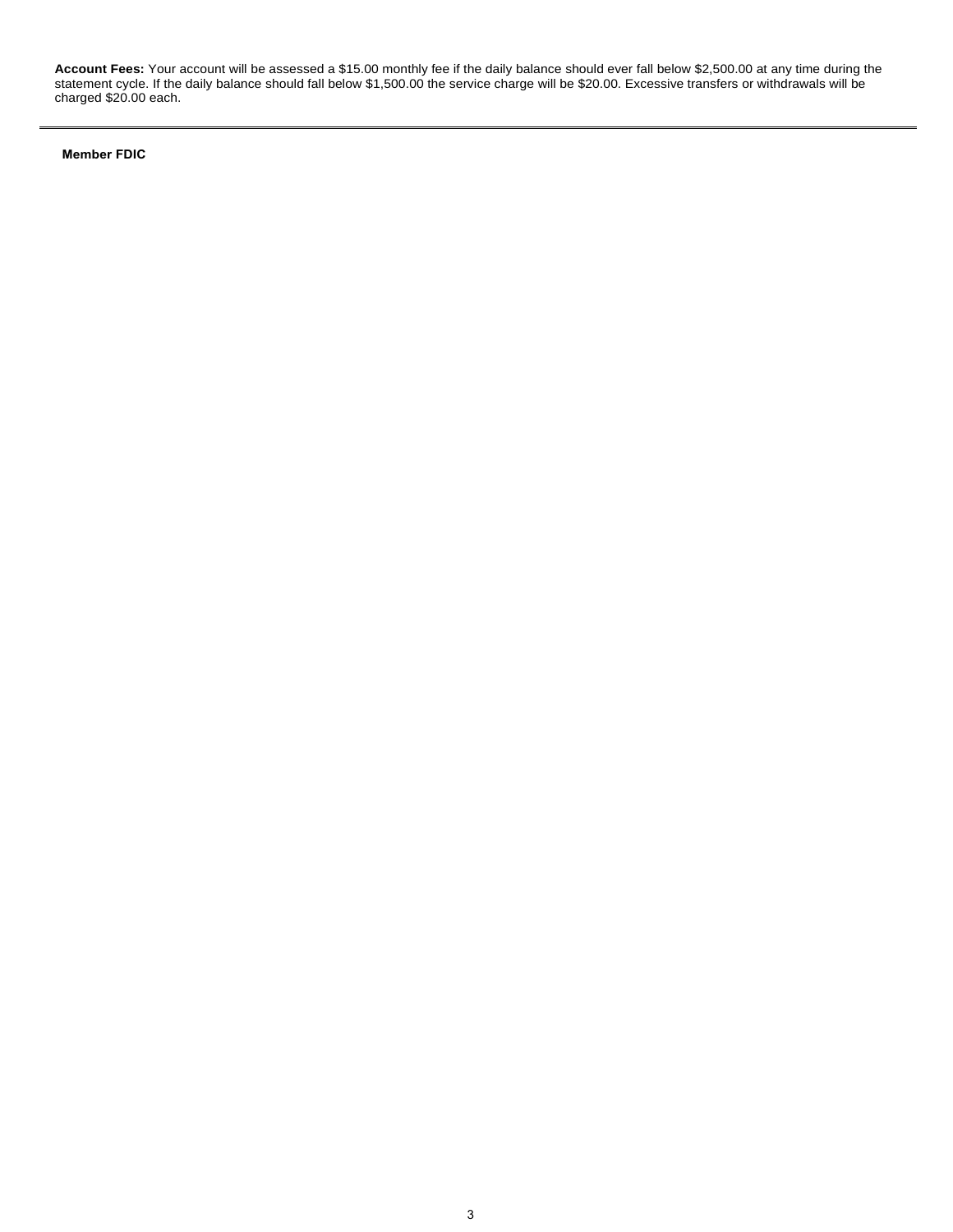## **Higher Current Checking**

<span id="page-3-0"></span>The account combines unlimited check writing with no minimum daily balance requirement, online banking service, debit MasterCard, mobile app with mobile capture along with free first check order (Devon Bank style checks only, must be ordered through Devon Bank).

A minimum opening deposit of \$100.00 is required. Monthly statements are sent with an image copy of cancelled checks. This is a noninterest bearing checking account for customers. A \$6.00 monthly fee will be assessed to your Higher Current checking account. Some of the benefits provided with your Higher Current Account require registration and activation (refer to the membership kit provided by Devon Bank for more details).

You may cancel your account and benefits at any time by notifying Devon Bank of your decision in writing.

Miscellaneous Fees: Refer to the Devon Bank Service Charge & Fee Schedule for additional services charges and/or fees that may be charged to your account when applicable.

Download our mobile app available in the Google and Apple Stores.

Member FDIC / Equal Housing Lender

## **IDPROTECT® – identity theft monitoring and resolution service for you, your joint account owners, and eligible family members<sup>1</sup>**

- **Up to \$10,000 Identity Theft Expense Reimbursement Coverage<sup>2</sup>** to cover expenses associated with restoring your identity.
- **Fully Managed Identity Theft Resolution Services** access to a **dedicated fraud specialist** assigned to manage your case who will work with you until your identity is restored
- **Identity Theft Recovery Case Plan**  to inform you of the recovery process
- **Credit File Monitoring<sup>3</sup>** daily credit file monitoring and automated alerts of key changes to your Experian, Equifax and TransUnion credit reports*. (registration/activation required)*
- **Identity Monitoring**  Monitoring of more than 1,000 databases and public records to identify suspicious activity, including credit header information, phone records, United States Postal Service records, and more. A risk rating is generated with each monthly scan and if your scan reflects a high-risk score, you will be notified. *(registration/activation required)*
- **Credit Report and Score<sup>4</sup>** access to triple bureau credit report and single bureau credit score *(registration/activation required)*
- **Debit and Credit Card Registration** Register your credit, debit and ATM cards and have peace of mind knowing you can call one toll-free number to cancel and request replacement cards should your cards become lost or stolen. *(registration/activation required)*
- **Online Identity Theft News Center** and valuable phone and web resources *(registration/activation required)*

**Up to \$10,000 of 24-hour Accidental Death & Dismemberment Insurance2,5 –** Receive up to \$10,000 of 24-hour Accidental Death & Dismemberment Insurance. *(Coverage divides equally on joint accounts and reduces by 50% at age 70.)*

**Cellular Telephone Protection<sup>2</sup>** – Receive up to \$400 of replacement or repair costs if your cell phone is stolen or damaged, in the U.S. and abroad. *(Cellular telephone bill must be paid using eligible account.)* 

**Debit Advantage® – Buyer's Protection<sup>2</sup>and Extended Warranty<sup>2</sup> -** Buyer's Protection covers items for 90 days from the date of purchase against accidental breakage, fire, or theft. Extended Warranty extends the U.S. manufacturer's original written warranty up to one full year on most new retail purchases if the warranty is less than five years. (Item(s) must be purchased entirely with this account for *coverage.)* 

**Travel and Leisure Discounts–** Money-saving discounts from thousands of local and national businesses. Members can redeem and print coupons online or access discounts from their mobile device. Digital access makes saving super easy and convenient, giving instant savings anywhere, anytime. *(registration/activation required; available online only)* 

**Health Discount Savings** – Enjoy savings on vision, prescriptions and dental services. **This is NOT insurance.** *(registration/activation required)* 

**\$hopping RewardsTM** – Receiving \$hopping Rewards is simple! As a member, you have access to exclusive offers and discounts at thousands of leading online retailers. Simply shop online using our customized shopping portal and receive cash back. Your cash back will be held in your \$hopping Rewards account to use towards future purchases or conveniently sent to you as a check. Yes, it's that easy! *(registration/activation required; available online only)*

## *Disclosures:*

<sup>1</sup> Benefits are available to personal checking account owner(s), their joint account owners and their eligible family members subject to the terms and conditions set forth in the Guide to Benefit and/or insurance documents for the applicable Benefits. Benefits are not available to a "signer" on the account who is not an account owner or to businesses, clubs, trusts, *organizations and/or churches and their members, or schools and their employees/students. Family includes: Spouse, persons qualifying as domestic partner, and children under 25*  years of age and parent(s) of the account holder who are residents of the same household.<br><sup>2</sup> Special Program Notes: The descriptions herein are summaries only and do not include all terms, conditions and exclusions of the

Guide to Benefit and/or insurance documents for complete details of coverage and exclusions. Coverage is offered through the company named in the Guide to Benefit or on the *certificate of insurance.*

*<sup>3</sup>Credit file monitoring may take several days to begin following activation.* 

*<sup>4</sup>Credit Score is a VantageScore 3.0 based on single bureau credit data. Third parties may use a different VantageScore or a different type of credit score to assess your*  creditworthiness.<br><sup>5</sup> If you wish to name a beneficiary, please complete a beneficiary form. If there is no designated beneficiary on file, benefits will be paid according to the Master Policy. As an eligible

account holder with a participating financial institution, you and your joint account holders, and family members, if applicable, are enrolled as members of the Econocheck Association, *of which your financial institution is a sponsor. Certain Benefits, including insurance coverage, take effect on the date you enrolled in your eligible account and will end the earliest of: (1) the first of the month after the month in which your eligible account fees, if applicable, were last paid, (2) termination of your eligible account, or (3) termination of the applicable policy. As a member, you may be entitled to be represented at the annual meeting of Econocheck Association. For questions regarding claims or your coverage, or for more information, you may contact us at www.securechecking.com or 866-210-0361.* 

*Insurance Products are not insured by the FDIC or any Federal Government Agency; not a deposit of or guaranteed by the bank or any bank affiliate.*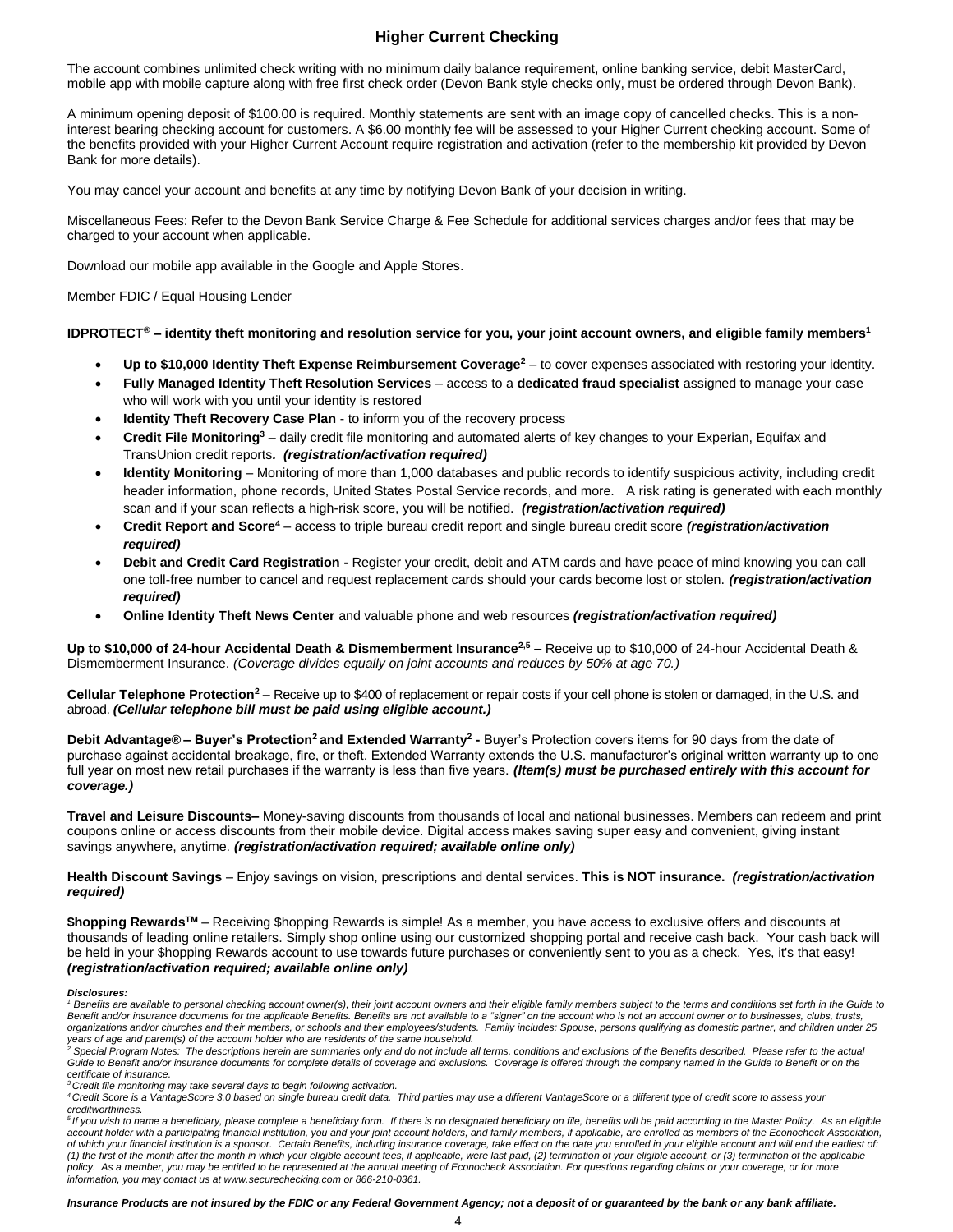## **[KASASA CAS](#page-3-0)H TIS DISCLOSURE**

## <span id="page-4-0"></span>**Truth In Savings Disclosure**

This disclosure contains the rules that govern your deposit account as of June 1st 2019. Interest rate effective 03/01/2021.

## **Account Overview:**

Kasasa Cash: A free variable rate checking account with no minimum balance that rewards accountholders with interest and nationwide ATM withdrawal fee refunds when they meet minimum qualifications during the account's Monthly Qualification Cycle.

## **Purpose and Expected Use of Account**

This account is intended to be the accountholder's primary checking account in which payroll transactions and day-to-day spending activities including but not limited to grocery, gasoline, apparel, shopping, dining, sporting and entertainment transactions are posted and settled.

Commensurate with the spending activities identified above, we expect the account's debit card to be used frequently throughout each month and for transaction amounts to reflect a wide dollar range. Small debit card transactions conducted on the same day at a single merchant and/or multiple transactions made during a condensed time period particularly near the end of a Monthly Qualification Cycle are not considered normal, day-to-day spending behavior. These types of transactions appear to be conducted with the sole purpose of qualifying for the account's rewards and thus will be deemed inappropriate transactions and will not count toward earning the account's rewards.

Devon Bank reserves the right to determine if the account is being maintained for a purpose other than day-to-day, primary use. Accountholders who persist in making debit card transactions in a calculated and limited fashion in order to meet their monthly qualifications may have their accounts converted to a different checking account or closed altogether. We also reserve the right to convert the account to a different checking account if the account does not have consistent active use over 3 consecutive Statement Cycles.

We have the right to close this account at any time, with proper notice. Our decision to close the account will not affect your existing obligations to us including any obligation to pay fees or charges incurred prior to termination. No deposits will be accepted and no checks will be paid after the account is closed. If the account is closed, you will forfeit any rewards that have not been credited to your account. A Devon Bank check for the remaining balance, if applicable, will be mailed to accountholder at the address indicated on our current records. Upon termination of your Kasasa Cash account, any optional add-on products / services associated with this account will also be terminated at the same time.

## **Interest Rate & Annual Percentage Yield (APY)**

## **Compounding & Crediting:**

Interest will be compounded on a monthly basis. Interest will be credited to your Kasasa Cash account on the last day of the current statement cycle. If you close your account before the interest is credited, you will not receive the accrued interest. Interest begin(s) to accrue on the business day you deposit noncash items (for example, checks).

"Business Day" means a calendar day other than a Saturday, Sunday and any Federal Holiday. "Statement Cycle" means the period of time for which Devon Bank provides a summary of the financial activities and transactions that post and settle to the accountholder's account.

## **Balance Computation Method:**

We use the daily balance method to calculate the interest in your Kasasa Cash account. This method applies a periodic rate to the principal in the account each day for the period. The period we use is the Statement Cycle.

## **Interest Rate & Annual Percentage Yield:**

When your Kasasa Cash account qualifications are met during a Monthly Qualification Cycle daily balances up to and including \$10,000.00 in your Kasasa Cash account earn an interest rate of 2.4718% resulting in an APY of 2.50%; and daily balances over \$10,000.00 earn an interest rate of .2497% on the portion of the daily balance over \$10,000.00, resulting in a range from .45% to 2.50% APY depending on the account's daily balance.

When Kasasa Cash qualifications are not met, ATM withdrawal fees are not refunded and the interest rate earned on the entire daily balance in the account will be .0499% resulting in an APY of .05%;

## **Qualification Information:**

To earn your rewards, the following enrollments must be in place and all transactions and activities must post and settle to your Kasasa Cash account during each Monthly Qualification Cycle:

- At least 1 direct deposit or ACH credit transaction(s)
- At least 12 PIN-based / signature-based debit card purchases each \$3.00 or more
- Be enrolled in and have agreed to receive e-statements rather than paper statements

For clarity, in order to count as a qualifying transaction for the purpose of earning the account's rewards PIN-based / signature-based debit card purchases must be at least \$3.00

Account transactions and activities may take one or more days to post and settle to the account and all must do so during the Monthly Qualification Cycle in order to qualify for the account's rewards.

The following activities do not count toward earning account rewards: ATM-processed transactions, transfers between accounts, debit card purchases processed by merchants and received by our bank as ATM transactions, PIN/signature-based debit card purchases less than \$3.00 each, PIN-based, signature based transactions, non-retail payment transactions and purchases made with debit or credit cards not issued by our bank. Transactions bundled together by merchants and received by our institution as a single transaction count as a single transaction for the purpose of earning account rewards.

"Monthly Qualification Cycle" means a period beginning one (1) banking day prior to the first day of the current statement cycle through one (1) banking day prior to the last business day of the current statement cycle.

"Statement Cycle" means the period of time for which our bank provides a summary of the financial activities and transactions that post and settle to the accountholder's account.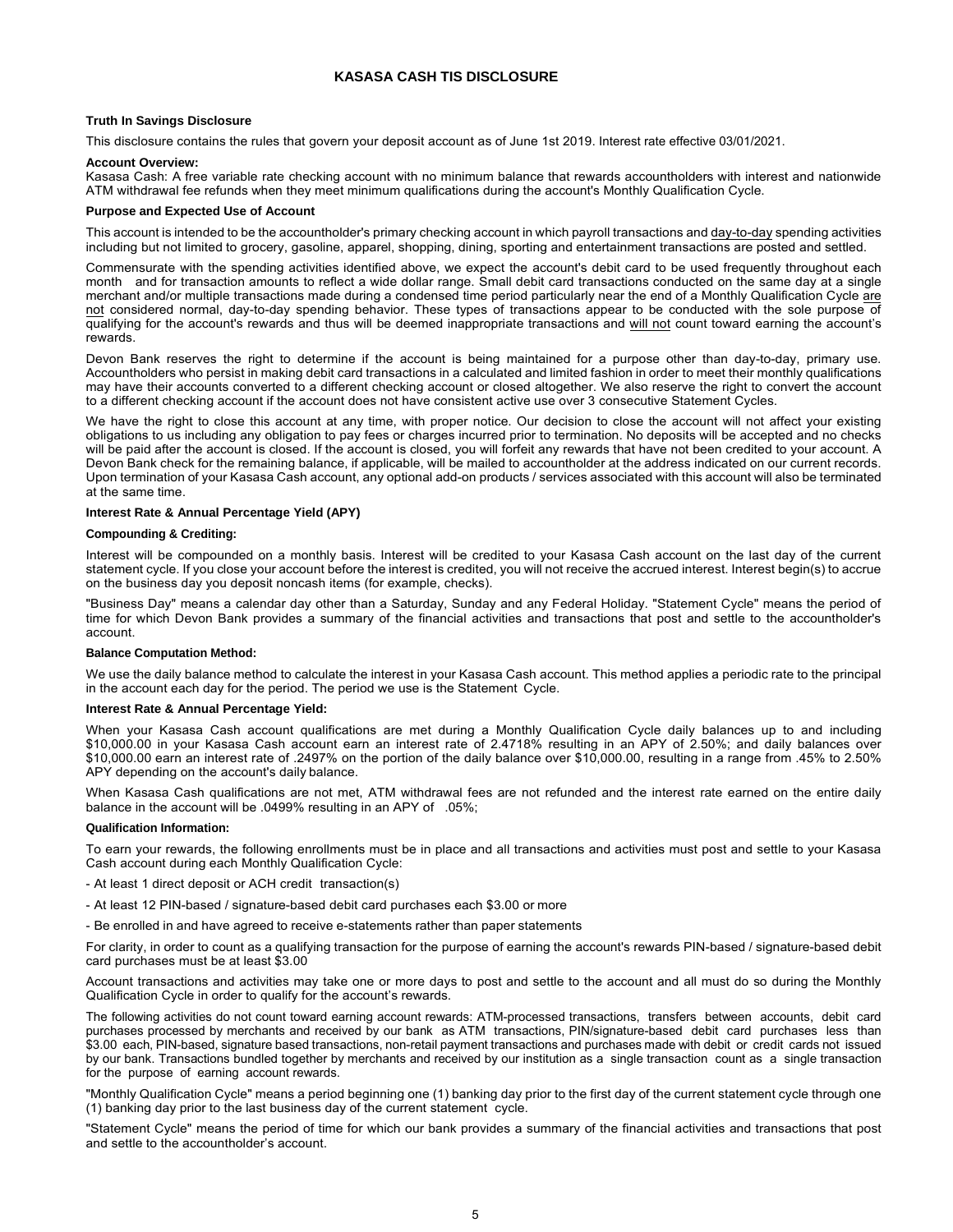## **KASASA CASH TIS DISCLOSURE (Continued)**

## **Reward Information:**

When your Kasasa Cash account qualifications are met during a Monthly Qualification Cycle, daily balances up to and including \$10,000.00 in your Kasasa Cash account earn an interest rate of 2.4718% resulting in an APY of 2.50%; and daily balances over \$10,000.00 earn an interest rate of .2497% on the portion of the daily balance over \$10,000.00, resulting in a range from .45% to 2.50% APY depending on the account's daily balance.

You will receive reimbursements up to \$25.00 for nationwide ATM withdrawal fees incurred within your Kasasa Cash account during the Monthly Qualification Cycle in which you qualified.

When your Kasasa Cash qualifications are not met, the interest rate earned on the account's entire daily balance will be .0499% resulting in an annual percentage yield of .05% and ATM withdrawal fees are not refunded.

Interest will be credited to your Kasasa Cash account on the last day of the current statement cycle.

Nationwide ATM withdrawal fee reimbursements will be credited to your account on the last day of the current statement cycle.

APY = Annual Percentage Yield. APY calculations are based on an assumed balance of \$10,000.00 + \$100,000 in your Kasasa Cash account and an assumed statement cycle of thirty-one (31) days. Interest rates, rewards, and bonuses, if any, are variable and may change at our discretion after account is opened without notice to you. No minimum balance is required to earn or receive the account's rewards. Rewards less than a penny cannot be distributed. Fees may reduce earnings. You will automatically qualify for the account's rewards during your account's first statement cycle. If the account is closed before rewards are credited, you will forfeit the rewards.

## **Additional Information:**

Account approval, conditions, qualifications, limits, timeframes, enrollments, log-ons and other requirements apply. \$25.00 minimum deposit is required to open the account. Monthly Direct Deposit/ACH credit, enrollment in online banking, eStatement are a condition(s)] of this account(s). See accompanying schedule of Consumer Fees and Charges for fees that may apply to this account. Enrollment in electronic services (e.g. online banking, e-statements) and log-ons may be required to meet some of the account's qualifications. Limit of 1 account(s) per household. Kasasa Cash is available only to Illinois residents. There are no recurring monthly maintenance charges or fees to open or close this account. This account is not to be used for commercial purposes. If the account is closed, you will forfeit any rewards that have not been credited to your account. Contact one of our bank service representatives for additional information, details, restrictions, reward calculations, processing limitations, cycle dates and enrollment instructions. Devon Bank (773)465-2500.

Member FDIC. Kasasa and Kasasa Cash are trademarks of Kasasa, Ltd., registered in the U.S.A.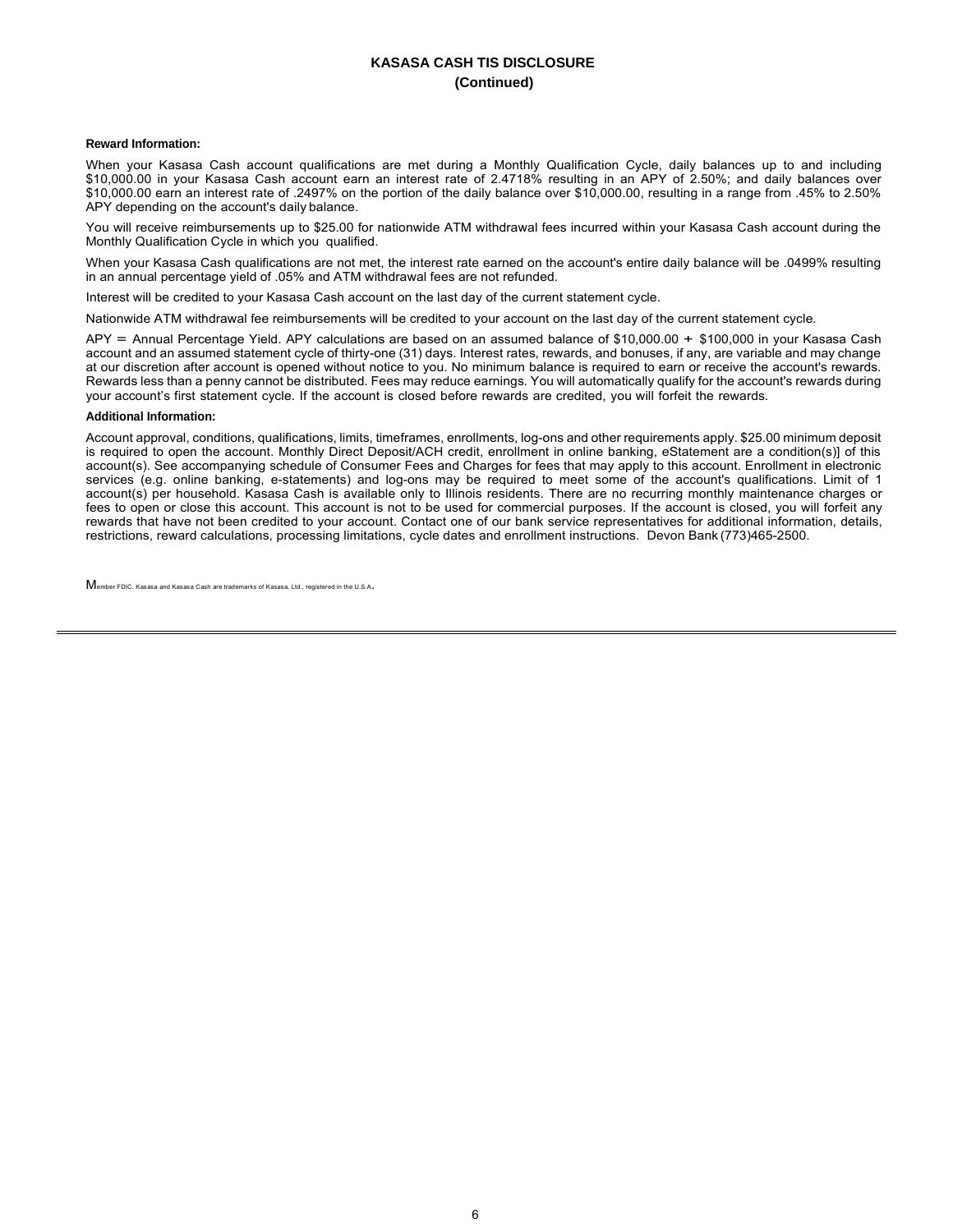## **KASASA CASH WITH KASASA SAVER TIS DISCLOSURE**

## <span id="page-6-0"></span>**Truth In Savings Disclosure**

This disclosure contains the rules that govern your deposit account as of June 1st 2019. Interest rate effective 03/01/2021.

## **Account Overview:**

Kasasa Cash: A free variable rate checking account with no minimum balance that rewards accountholders with interest and nationwide ATM withdrawal fee refunds when they meet minimum qualifications during the account's Monthly Qualification Cycle.

Kasasa Saver is a free, variable rate, deposit account with no minimum balance that rewards accountholders with interest when they meet the minimum qualifications associated with their linked Kasasa Cash checking account during each Monthly Qualification Cycle.

#### **Purpose and Expected Use of Account**

This account is intended to be the accountholder's primary checking account in which payroll transactions and day-to-day spending activities including but not limited to grocery, gasoline, apparel, shopping, dining, sporting and entertainment transactions are posted and settled.

Commensurate with the spending activities identified above, we expect the account's debit card to be used frequently throughout each month and for transaction amounts to reflect a wide dollar range. Small debit card transactions conducted on the same day at a single merchant and/or multiple transactions made during a condensed time period particularly near the end of a Monthly Qualification Cycle are not considered normal, day-to-day spending behavior. These types of transactions appear to be conducted with the sole purpose of qualifying for the account's rewards and thus will be deemed inappropriate transactions and will not count toward earning the account's **rewards** 

Devon Bank reserves the right to determine if the account is being maintained for a purpose other than day-to-day, primary use. Accountholders who persist in making debit card transactions in a calculated and limited fashion in order to meet their monthly qualifications may have their accounts converted to a different checking account or closed altogether. We also reserve the right to convert the account to a different checking account if the account does not have consistent active use over 3 consecutive Statement Cycles.

We have the right to close this account at any time, with proper notice. Our decision to close the account will not affect your existing obligations to us including any obligation to pay fees or charges incurred prior to termination. No deposits will be accepted and no checks will be paid after the account is closed. If the account is closed, you will forfeit any rewards that have not been credited to your account. A Devon Bank check for the remaining balance, if applicable, will be mailed to accountholder at the address indicated on our current records. Upon termination of your Kasasa Cash with Kasasa Saver account, any optional add-on products / services associated with this account will also be terminated at the same time.

If, for whatever reason the Kasasa Saver portion of your account is closed, your account will automatically be converted to a standalone Kasasa Cash account and only the Kasasa Cash terms and conditions articulated within this disclosure will apply.

## **Interest Rate & Annual Percentage Yield (APY)**

#### **Compounding & Crediting:**

Interest will be compounded on a monthly basis. Interest will be credited to your Kasasa Cash with Kasasa Saver account on the last day of the current statement cycle. If you close your account before the interest is credited, you will not receive the accrued interest. Interest begin(s) to accrue on the business day you deposit noncash items (for example, checks).

"Business Day" means a calendar day other than a Saturday, Sunday and any Federal Holiday. "Statement Cycle" means the period of time for which Devon Bank provides a summary of the financial activities and transactions that post and settle to the accountholder's account.

#### **Balance Computation Method:**

We use the daily balance method to calculate the interest in your Kasasa Cash with Kasasa Saver account. This method applies a periodic rate to the principal in the account each day for the period. The period we use is the Statement Cycle.

## **Interest Rate & Annual Percentage Yield:**

When your Kasasa Cash account qualifications are met during a Monthly Qualification Cycle:

Kasasa Cash: daily balances up to and including \$10,000.00 in your Kasasa Cash account earn an interest rate of 2.4718% resulting in a non-compounding APY\* of 2.50%; and daily balances over \$10,000.00 earn an interest rate of .2497% on the portion of the daily balance over \$10,000.00, resulting in a non-compounding range from .45% to 2.50% APY depending on the account's daily balance.

Kasasa Saver: daily balances up to and including \$50,000.00 in your Kasasa Saver account earn an interest rate of .8467% and an APY of .85% and daily balances over \$50,000.00 earn an interest rate of .2497% on the portion of the daily balance over \$50,000.00, resulting in a range from .45% to .85% APY depending on the account's daily balance.

When your Kasasa Cash account qualifications are not met during a Monthly Qualification Cycle:

Kasasa Cash: ATM withdrawal fees are not refunded and the entire daily balance in the account earns an interest rate of .0499% resulting in a non-compounding annual percentage yield of .05%.

Kasasa Saver: the entire daily balance in the Kasasa Saver account earns an interest rate of .0499% resulting in an annual percentage yield of .05%.

\* Interest in Kasasa Cash does not compound because it is automatically transferred to the Kasasa Saver account within one day. Note: Automatic transfer may cause an overdraft to your Kasasa Cash account, if the account's balance is less than the transferred amount when transfer occurs.

#### **Qualification Information:**

To earn your rewards, the following enrollments must be in place and all transactions and activities must post and settle to your Kasasa Cash account during each Monthly Qualification Cycle:

- At least 1 direct deposit or ACH credit transaction(s)
- At least a combined total of 12 PIN-based / signature-based debit card purchases each \$3.00 or more.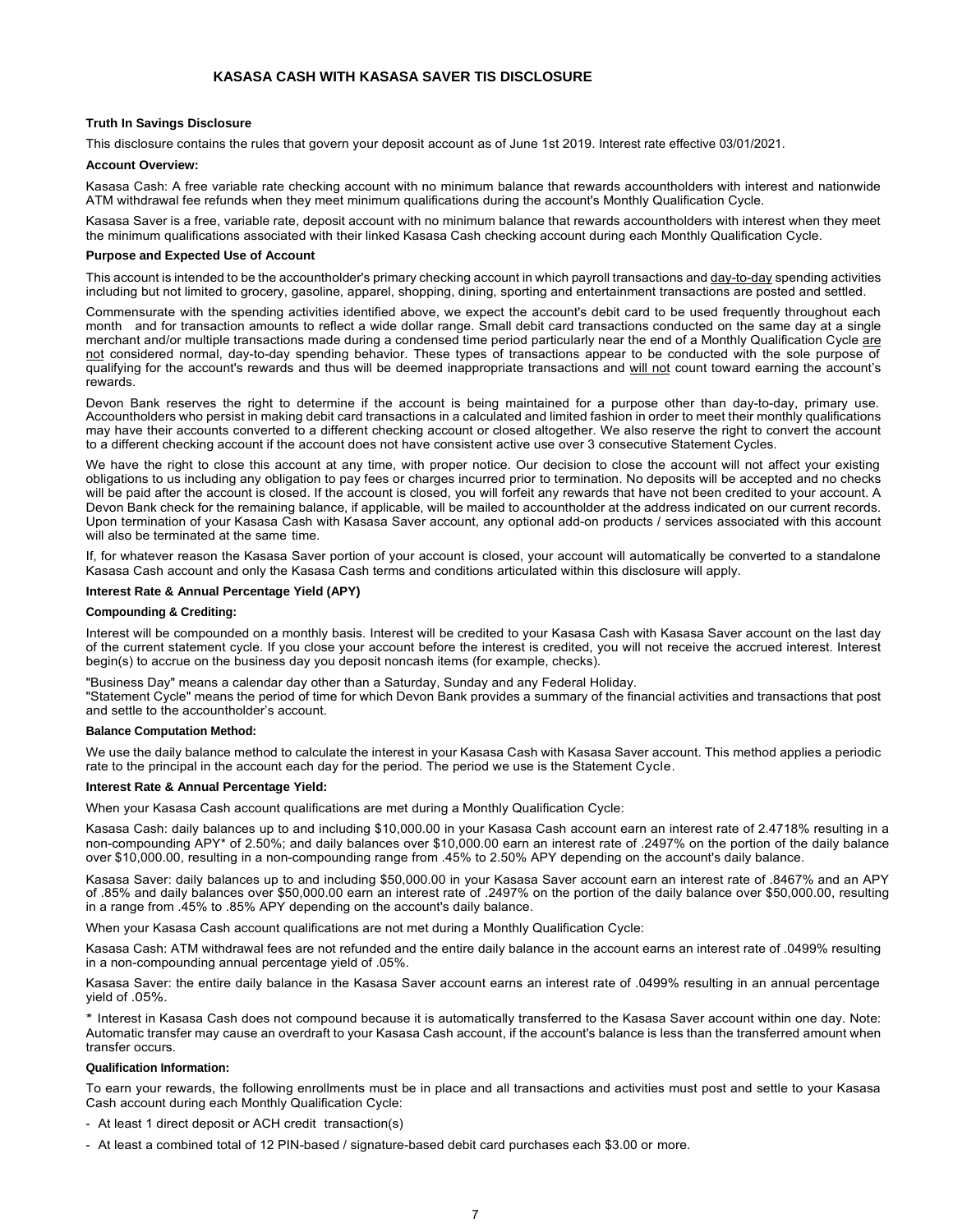## **KASASA CASH WITH KASASA SAVER TIS DISCLOSURE (Continued)**

- Be enrolled in and have agreed to receive e-statements rather than paper statements

For clarity, in order to count as a qualifying transaction for the purpose of earning the account's rewards PIN-based / signature-based debit card purchases must be at least \$3.00.

Account transactions and activities may take one or more days to post and settle to the account and all must do so during the Monthly Qualification Cycle in order to qualify for the account's rewards.

The following activities do not count toward earning account rewards: ATM-processed transactions, transfers between accounts, debit card purchases processed by merchants and received by our bank as ATM transactions, PIN-based / signature-based debit card purchases less than \$3.00, PIN-based, signature based transactions, non-retail payment transactions and purchases made with debit cards not issued by our bank. Transactions bundled together by merchants and received by our institution as a single transaction count as a single transaction for the purpose of earning account rewards.

"Monthly Qualification Cycle" means a period beginning one (1) banking day prior to the first day of the current statement cycle through one (1) banking day prior to the last business day of the current statement cycle.

"Statement Cycle" means the period of time for which our bank provides a summary of the financial activities and transactions that post and settle to the accountholder's account.

## **Reward Information:**

When your Kasasa Cash account qualifications are met during a Monthly Qualification Cycle, daily balances up to and including \$10,000.00 in your Kasasa Cash account earn an interest rate of 2.4718% resulting in a non-compounding APY of 2.50%; and daily balances over \$10,000.00 earn an interest rate of .2497% on the portion of the daily balance over \$10,000.00, resulting in a noncompounding range from .45% to 2.50% APY depending on the account's daily balance.

In addition, daily balances up to and including \$50,000.00 in your Kasasa Saver account earn an interest rate of .8467% resulting in an APY of .85%; and daily balances over \$50,000.00 earn an interest rate of .2497% on the portion of the daily balance over \$50,000.00, resulting in a range from .45% to 0.85% APY depending on the Kasasa Saver account's daily balance.

You will receive reimbursements up to \$25.00 for nationwide ATM withdrawal fees incurred within your Kasasa Cash account during the Monthly Qualification Cycle in which you qualified.

When your Kasasa Cash qualifications are not met, the interest rate earned on the account's entire daily balance will be .0499% resulting in a non-compounding annual percentage yield of .05% and ATM withdrawal fees are not refunded. In addition, the entire daily balance in the Kasasa Saver account earns an interest rate of .0499% resulting in an annual percentage yield of .05%.

Interest will be credited to your Kasasa Cash and Kasasa Saver account on the last day of the current statement cycle.

Nationwide ATM withdrawal fee reimbursements will be credited to your account on the last day of the current statement cycle.

APY = Annual Percentage Yield. APY calculations are based on an assumed balance of \$10,000.00 + \$100,000 in your Kasasa Cash account and \$50,000.00 + \$100,000 in your Kasasa Saver account and an assumed statement cycle of thirty-one (31) days. Interest rates, rewards, and bonuses, if any, are variable and may change at our discretion after account is opened without notice to you. No minimum balance is required to earn or receive the account's rewards. Rewards less than a penny cannot be distributed. Fees may reduce earnings. You will automatically qualify for the account's rewards during your account's first statement cycle. If the account is closed before rewards are credited, you will forfeit the rewards.

## **Additional Information:**

Account approval, conditions, qualifications, limits, timeframes, enrollments, log-ons and other requirements apply. \$25.00 minimum deposit is required to open the Kasasa Cash account. No Minimum deposit is required to open the Kasasa Saver account. Monthly Direct Deposit/ACH credit, eStatement is a condition(s)] of these account(s). See accompanying schedule of Consumer Fees and Charges for fees that may apply to this account. Enrollment in electronic services (e.g. online banking, e-statements) and log-ons may be required to meet some of the account's qualifications. Limit of 1 account(s) per household. Kasasa Cash with Kasasa Saver is available only to Illinois residents. There are no recurring monthly maintenance charges or fees to open or close this account. This account is not to be used for commercial purposes. If the account is closed, you will forfeit any rewards that have not been credited to your account. A Kasasa Cash account is required to have a Kasasa Saver account. If, for whatever reason the Kasasa Saver portion of your account is closed, your account will automatically be converted to the associated standalone Kasasa Cash account and that account's terms and conditions articulated within their specific disclosure will apply. A linked Kasasa Saver account is required for automatic savings.

**Account Limitations: If Kasasa Saver Is Established As A Savings Account:** Transfers or withdrawals from a Kasasa Saver account to (a) another account of the same depositor at our institution or to (b) a third party or an account of the same depositor at another bank, if made by preauthorized transfer, automatic transfer, telephone, fax or internet banking service and (c) transfers or withdrawals to a third party or to an account of the depositor to another account at another bank made by check, draft, debit card are limited to an aggregate total of six (6) per calendar month. There is no limit to the number of transfers or withdrawals from your Kasasa Saver account to repay loans at our institution or are made in person, by mail, by messenger or at an ATM. These transactions are considered made on the date the transaction posts and settles to your account, not the date the withdrawal request was initiated.

Contact one of our bank service representatives for additional information, details, restrictions, reward calculations, processing limitations, cycle dates and enrollment instructions. Devon Bank (773)465-2500.

Member FDIC. Kasasa and Kasasa Cash are trademarks of Kasasa, Ltd., registered in the U.S.A.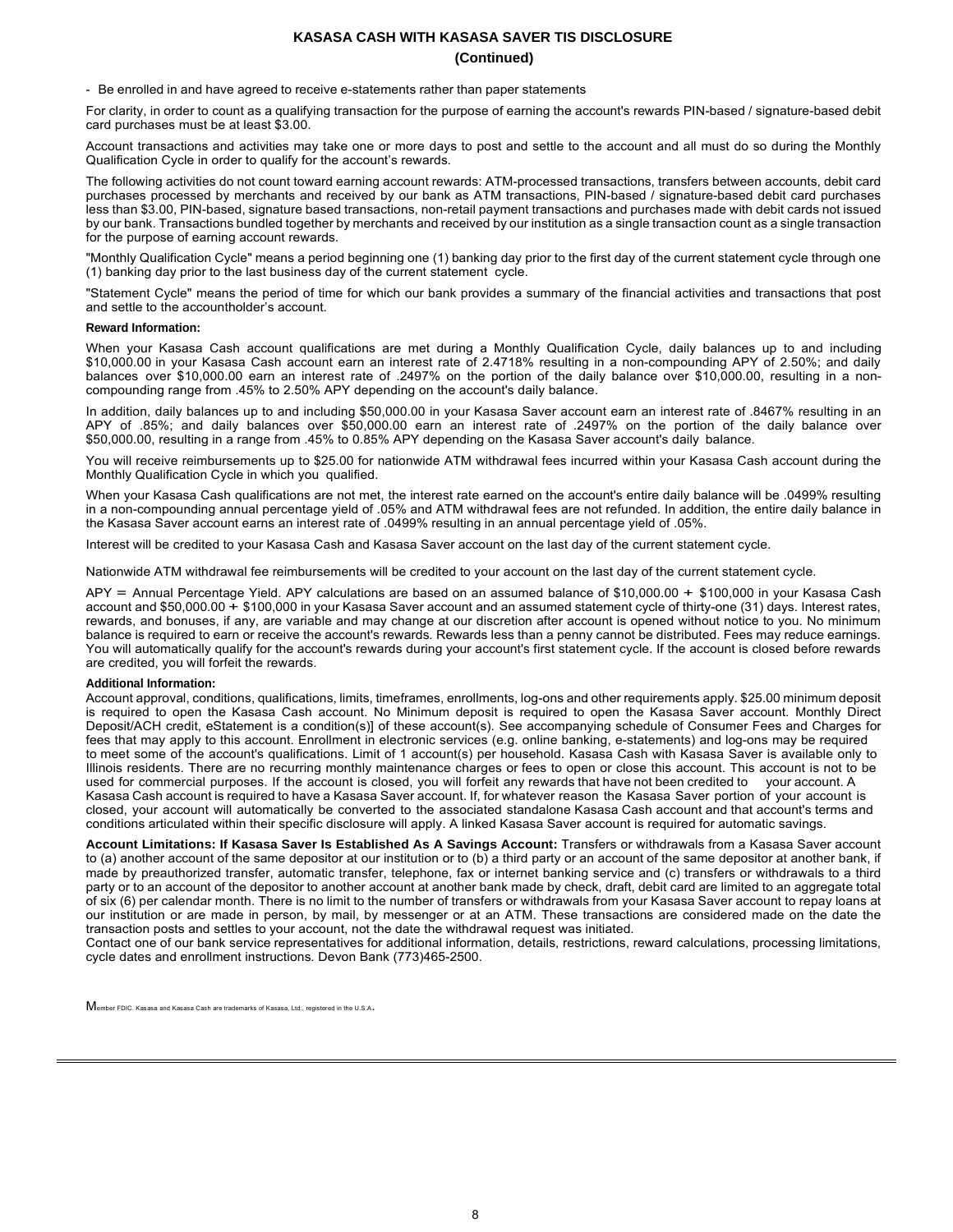

# **SERVICE CHARGE & FEE SCHEDULE**

<span id="page-8-0"></span>The Devon Bank Service Charge and Fee Schedule discloses the various charges and fees that will be charged against your Devon Bank account **when applicable. If you have any questions regarding any of these charges or fees, please contact your Personal Banker.**

## **MISCELLANEOUS FEES AND CHARGES**

## **Teller Services (available for customers only)**

Counter Check Charge: \$1.00 Cashiers Check: \$4.00 Money Order: \$2.00 Currency Purchase: \$.10 per strap Rolled Coin Purchased: \$.10 per roll

## **Teller Services Other**

Cash Advance Charge: \$50 for amount up to \$500.00 or 10% of the cash advance amount for any amount above \$500.00

## **Debit/ATM Card Fees**

Replacement Card: \$10.00 Expedited/International Delivery Fee: \$50.00

#### **Special Services**

Check Cashing (non-customers): \$5 (payroll checks exempt) Hold Mail Service: \$10.00 per cycle Tax Levies/Liens/Garnishments/Citations: \$100.00 plus attorney fees Reconciling Accounts: \$50.00 per hour with a \$10 minimum Close and Reopen New Demand or Savings Account: \$50.00 Close Account Within 6 Months of Opening: \$50.00 Balance Verification Letter: \$15.00 Overdraft Protection: \$5.00 per transfer Special Handling Services (Wire Transfer Notifications, Faxed Statements, etc.): \$5.00 per case

#### **Operations Services**

Account to Account Fund Transfer (assisted): \$5.00 each Account Balance Inquiry (assisted): \$1.00 Deposit Adjustment (over \$10): \$3.00 Deposited Checks Returned: \$5.00 each Document Lookup: \$30.00 per hour and \$2.00 per copy with a \$15.00 minimum Official Check Watch: \$25.00 per item Account Statement Copy: \$5.00 each Audit Verification: \$10.00 Stop Payment Order: \$30.00 per item Inactive/Dormant Demand and Savings Account Fees (no activity after 24 months): \$10.00 per month NSF/Overdraft Fees - Business Accounts: \$35.00 per item plus \$7.50 after 1 grace day & daily thereafter (excluding nonprocessing days) NSF/Overdraft Fees - Personal Accounts: \$30.00 per item plus \$5.00 after 6 grace days & daily thereafter (excluding nonprocessing days) NSF/Overdraft Fees - Personal Accounts Only: An NSF fee will not be assessed if the account is overdrawn by a balance of \$20.00 or less. Maximum per day fees and charges will not exceed \$200.00 - NSF/Overdraft items may be created by check, bank fees, or other electronic means. Account Charge Off/Collection Fee: 66.7% of the amount of charge off (negative balance at time of charge off)

#### **Wire Transfer**

International Documents: \$50.00 Domestic (Outgoing): \$25.00 (\$50.00 after 3 pm) International (Outgoing): \$50.00 Commercial (Incoming): \$15.00 Personal (Incoming): \$5.00 Per Tracer Request: \$10.00

#### **International Services**

Foreign Check Collection: \$20.00 - additional fees may apply based on Foreign Institutions collection charges Foreign Cash Letter Processing: \$10.00 Purchase Foreign Currency: \$15.00 plus shipping

## **Treasury Management Services Fees**

Devon Connect: \$10.00 per month Paper Account Statements: \$2.00 per month ACH Origination Services: \$25.00 per month ACH per Debit/Credit Originated: \$.45 each Remote Deposit Capture: \$100.00 per month Positive Pay/ACH Positive Pay Maintenance: \$10.00 per month Positive Pay/ACH Positive Pay Return Items: \$30.00 per item Positive Pay Exception: \$5.00 per item ZBA/Sweep: \$30.00 per month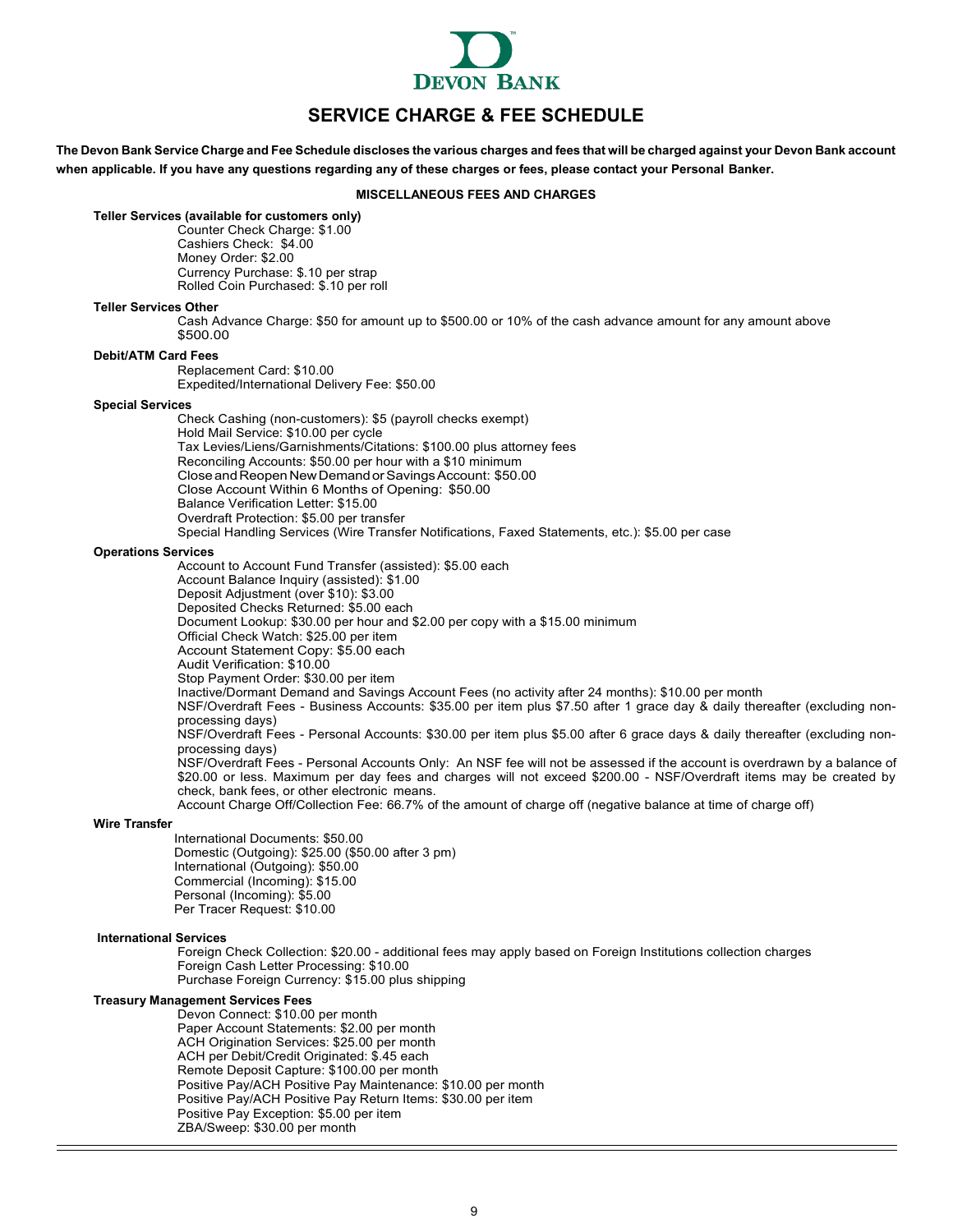

# **DEPOSIT ACCOUNT AGREEMENT AND DISCLOSURE**

<span id="page-9-0"></span>**This disclosure contains information about terms, fees, and interest rates for some of the accounts we offer.**

## **DEPOSIT ACCOUNT AGREEMENT AND DISCLOSURE**

**INTRODUCTION.** In this Deposit Account Agreement and Disclosure, each and all of the depositors are referred to as "you" and "your." The Financial Institution is referred to as "we," "our," and "us." This Deposit Account Agreement contains the terms and conditions governing certain of your deposit accounts with us. As used in this document, the term "Agreement" means this document, the signature card, a rate and fee schedule (which may be in the form of a Rate and Fee Schedule, Time Certificate of Deposit, or Confirmation of Time Deposit, hereinafter called the "Schedule"), Truth in Savings disclosures, a Funds Availability Policy Disclosure, and an Electronic Funds Transfer Agreement and Disclosure, if applicable. Each of you signing the signature card for a deposit account acknowledges receipt of this Agreement, and agrees to the terms set forth in the Agreement, as amended from time to time. You agree that we may waive, in our sole discretion, any fee, charge, term, or condition set forth in this Agreement at the time the Account is opened or subsequent thereto, on a one-time basis or for any period or duration, without changing the terms of the Agreement or your obligation to be bound by the Agreement, and we are not obligated to provide similar waivers in the future or waive our rights to enforce the terms of this Agreement.

**DATE ACCOUNT OPENED.** If you open an account with us after 6:00 PM on a business day that we are open, we will consider that the transaction was made at the opening of the next business day for account opening, effective date and issue date purposes.

**DEPOSIT ACCOUNTS.** From time to time, we may offer or you may open a variety of deposit accounts. Each such account (the "Account") is subject to the general terms and conditions and any specific terms and conditions relating to that type of account that may be set forth in this Agreement. If you open multiple Accounts, you may receive Schedule information for each Account, but this Agreement will cover all your Accounts with us. Each of you will be jointly and severally liable to us for debit balances in the Account, including without limitation overdrafts and Account charges, and jointly and severally promise to pay, upon demand, any and all debit balances, all fees and charges, and our reasonable attorneys' fees and costs and expenses of collection, including but not limited to those incurred at trial and on any appeal.

**INTEREST.** If your Account earns interest, the following information applies: **(A) Payment of Interest.** We will pay interest at the annual rate specified on the Schedule, which does not reflect compounding ("Interest Rate"). The Schedule also sets forth the frequency of interest payments, the frequency of any compounding and crediting, the interest accrual basis, the balance on which interest will be paid, and any minimum balance requirements. **(B) Minimum Balance Requirements.** The Schedule may specify a minimum balance that you are required to maintain in your Account. If the minimum balance is not maintained during a specified period, we, at our option, may not pay interest on your Account and/or may charge a fee for that period. You should review any minimum balance requirements on the Schedule. **(C) Initial Interest Rate.** The initial interest rate is the current annual rate of interest that we will pay on the specified balance in your Account. We may pay interest at different rates, depending on the amount deposited and the type of depositor (individual, business, non-profit organization, etc.). **(D) Interest Compounding and Crediting.** The Schedule will indicate the interest compounding and crediting frequency for your Account (if any). Compounding generally means that interest is being accrued on earned interest. Interest may be compounded more frequently than interest is credited to your Account. **(E) Interest Accrual.** We may accrue interest on your Account more frequently than we pay or credit interest. The interest that has been calculated, but not paid to the Account, is called accrued unpaid interest. **(F) Changes.** We have the right to change the rates and fees in accordance with the terms of the Schedule. We also reserve the right to change any other term of this Agreement at our sole discretion.

FEES AND CHARGES. Subject to applicable law, you agree to pay us the fees and charges shown in the Schedules as are applicable to your Account or for other services performed by us. You agree the fees and charges may be changed by us from time to time and authorize us to charge your account for their payment whether or not each charge results in an overdraft of your account. Existing and future charges may be based upon the overall costs of providing account services and may or may not be based upon the direct cost or expense associated with providing the particular service involved. The charges may be based on consideration of profit, competitive position, deterrence of misuse of account privileges by customers, and the safety and soundness of the financial institution. We will notify you of the changes, to the extent required by law.

**BALANCE METHODS.** As used in this Agreement, the "average daily balance" method means "the application of a periodic rate to the average daily balance in the account for the period, determined by adding the full amount of principal in the account for each day of the period and dividing that figure by the number of days in the period." The "daily balance" method means "the application of a daily periodic rate to the full amount of principal in the account each day."

**DEPOSIT RULES.** The following terms apply to deposits made to your Account: **(A) Endorsements.** You authorize us to accept transfers, checks, and other items for deposit to your Account if they are made payable to, or to the order of, any one or more of you, whether or not they are endorsed by you. You authorize us to supply missing endorsements, and you warrant that all endorsements are genuine. All checks and other items deposited to your Account should be endorsed payable to the order of us for deposit only, followed by your signature and Account number. We may permit you to deposit an electronic image or other electronic information related to a paper check through a service we provide that allows you to use a device, such as a mobile phone, to create and send to us such electronic image or information electronically. Before capturing an electronic image or electronic information of a paper check, you must endorse the check payable to the order of us "for mobile deposit only", followed by your signature and Account number, or any alternative restrictive endorsement we may allow and communicate to you. All endorsements must appear on the back of the check or other item within the first 1-1/2 inches from the left side of the item when looking at it from the front. Endorsements should be in black ink. While we may accept non-conforming endorsements, you will be responsible for any loss incurred by us due to the delay in processing or returning the item for payment. **(B) Final Payment.** All non-cash items (for example, checks) deposited to your Account are posted subject to our receipt of final payment by the payor bank. Upon receipt of final payment, the item becomes a collected item. If final payment is not received or if any item you have deposited or cashed is charged back to us for any reason, you authorize us to charge any of your Accounts, without prior notice and at any time, for the amount of the returned item, our returned item fee, any interest paid on that item, and any other fee we pay or incur. If an item to be charged back is lost in the process of collection or unavailable for return, we may rely upon a photocopy of the item or upon any other generally accepted notification of return of the item, in charging you or any of your Accounts for the amount of the returned item. We reserve the right to refuse any item for deposit into your Account. **(C) Direct Deposits.** If we offer direct deposit services for automatic preauthorized deposits to your Account of Social Security payments or automatic transfers from your other accounts with us, you must notify us at least 30 days prior to the next scheduled direct deposit or preauthorized transfer if you wish to cancel the direct deposit or transfer service. If any amount deposited must be returned to the government for any reason, you authorize us to deduct the amount from your Account as provided in the Final Payment paragraph above. **(D) Crediting of Deposits.** The Funds Availability Policy Disclosure provided to you reflects our policies relating to the availability of deposited funds. **(E) Substitute Checks and Electronic Files Pertaining to Original Checks.** If you deposit a "substitute check" (as defined in Regulation CC § Section 229.2(aaa)) or a purported substitute check into your Account, you agree to reimburse us for losses, costs and expenses we may pay or incur associated with the item not meeting applicable substitute check standards and/or from duplicate payments associated with the item. If you provide us with an electronic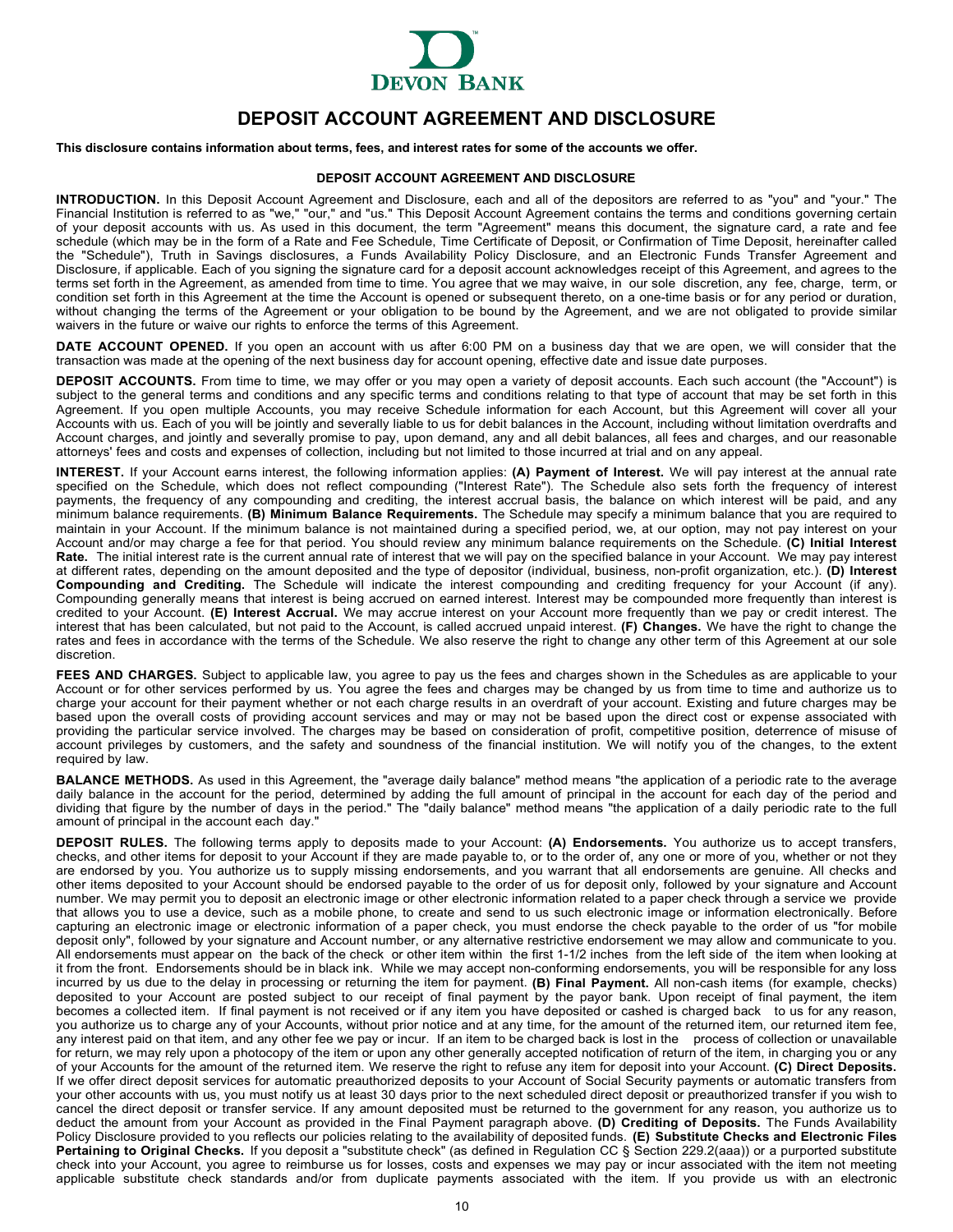representation of a substitute check for deposit into your account instead of an original check, you agree to reimburse us for losses, costs and expenses we may pay or incur associated with the substitute check resulting from the electronic representation not meeting applicable substitute check standards and/or from duplicate payments associated with the item. If you provide us with an electronic image or electronic information related to a paper check for deposit into your Account, you agree to reimburse us for losses, costs, and expenses we may pay or incur associated with the electronic image or information not meeting applicable standards for such images and/or from duplicate payment associated with the check. **(F) Deposit Discrepancies.** When you make a deposit to your account, we will credit your account for the amount stated on your deposit slip and we may provide you with a deposit receipt. We reserve the right to review the deposit and confirm the amount of funds you deposited but are not required to do so. If after any review we determine that the amount credited to your account is incorrect, we may adjust your account for the amount of the discrepancy but reserve the right not to do so if the discrepancy would not be a disadvantage to you. This may be the case, for example, if the amount credited to your account was more than the amount actually deposited by you. Notwithstanding the foregoing, we are not required to adjust your account unless within one year of the date of your account statement that shows the deposit either<br>you notify us of the discrepancy or we discover it on our own. If you do not do not notify us of the error or we do not discover it on our own during this notice period, the amount credited to the account will be considered final.

**WITHDRAWAL RULES.** The following terms apply to withdrawals from your Account: **(A) Manner of Withdrawal.** You may make withdrawals from your Account in any manner that is permitted by us for the type of Account that you have opened. Withdrawals by mail will be posted to your Account as of the day the transaction is processed by us. We may refuse to accept any check other than standard checks provided by us, or approved by us in advance. Withdrawals and transfers from your Account may be restricted as provided in the Agreement, or in the Schedule, or by applicable law. **(B) Available Balance.** As used in this Agreement, "Available Balance" means the amount of funds available for withdrawal or use at any given time. When we determine the Available Balance that can be used to pay items and other transactions presented against your Account for withdrawal, we subtract pending transactions that have been authorized but have not been presented to us for payment or collection, such as debit card transactions, Automated Teller Machine (ATM) card transactions, and online transfers from the Account, and we add pending transactions that have been authorized but have not been presented to us for deposit, such as online transfers and certain other deposits. If the pending transaction is not presented to us for payment, collection, or deposit within our established time period after being authorized (typically, three (3) business days), we will release it. **(C) Withdrawal Restrictions and Overdrafts.** We do not have to allow you to make a withdrawal from your Account if you don't have a sufficient Available Balance in the Account to cover the full amount of the withdrawal. **If** there are available funds to cover some, but not all, of the withdrawals or other debits to your Account on a single business day, we will post the checks for which there is a sufficient Available Balance from the smallest dollar check to the largest. We may pay other withdrawals or debit items (such as charges) prior to paying any checks, and we may post those other withdrawals or debit items from the smallest dollar item to the largest. If the Available Balance in your Account is insufficient to cover a withdrawal or debit presented against your Account, this is called an "overdraft". We will handle each overdraft in accordance with our Standard Overdraft Policy (described below) or in accordance with any other agreement you may have with us (such as an overdraft protection agreement). Even if we choose to pay one or more overdrafts, we are not obligated to cover any future overdrafts. When we determine whether payment of an item will create an overdraft, we may determine the Available Balance of your account at any time between the time we receive the item and the deadline for us to take action on the item. We are not required to determine your Available Balance more than one (1) time during this period. **(D) Standard Overdraft Policy.** Unless we have agreed to a separate overdraft protection agreement with you, the following rules apply. We are not obligated to pay any overdraft. Subject to the special rules discussed below for transactions at an ATM and one-time debit card transactions, we may assess a service charge on any withdrawal created by check, in-person withdrawal, ATM withdrawal, or other electronic means that results in an overdraft, whether we pay the overdraft or not. If we pay the overdraft, you agree, immediately upon notice from us, to deposit funds sufficient to cover the overdraft plus any service charge we impose. For consumer accounts, we may not impose a service charge in connection with an overdraft that results from a transaction at an ATM or a one-time debit card transaction unless you have given us your consent to pay service charges in connection with overdrafts that result from these transactions and we have sent written confirmation of that consent to you. You may revoke that consent at any time. **(E) Notice Requirements.** Federal regulations require us to retain the right to require you to give at least seven (7) days notice in writing prior to any intended withdrawal from a savings, negotiable order of withdrawal ("NOW"), or money market account. Although we usually pay withdrawals or checks without notice on these accounts, doing so does not mean that we give up this right. **(F) Postdated Items.** You agree that when you write a check, you will not date the check in the future. If you do and the check is presented for payment before the date of the check, we may pay it or return it unpaid. You agree that if we pay the check, the check will be posted to your Account on the date we pay the check, even though the posting date is prior to the date of the check. You further agree that we are not responsible for any loss to you in doing so. We will not honor a postdated check if we receive advance notice from you at such a time and in such a manner as to afford us reasonable opportunity to act. The notice must be in writing, and it must specify the date, amount, and number of the check, along with the name of the payee. Notices are effective for the time periods stated under STOP PAYMENT ORDERS. You agree that we may return a postdated check to the presenter. **(G) Power of Attorney.** The person executing a power of attorney will be referred to as the principal and the person acting for the principal as the agent. We may refuse to comply with a power of attorney for reasonable cause, or until we receive an affidavit from the agent stating that the Power of Attorney presented is a true copy and that, to the best of the agent's knowledge, the principal is alive and that the relevant powers of the agent have not been altered or terminated. **(H) Signatures.** You recognize that we have adopted automated collection and payment procedures so that we can process the greatest volume of items at the lowest possible cost to our customers. In light of this, you agree that we do not fail to exercise ordinary care in paying an item solely because our procedures do not provide for the sight examination of items with a face amount below an amount specified by us from time to time. You authorize us to store and use Signature Card information in any reasonable form we deem necessary, including any digitized signature capture process. If you use a facsimile signature or other form of mechanically reproduced signature (such as, but not limited to, desktop publishing, digitized, or computer software generated signature), you agree you shall have the sole responsibility for maintaining security of the facsimile or mechanically reproduced signature and the device by which the facsimile or mechanically reproduced signature is affixed and you shall bear the entire risk for unauthorized use thereof whether or not you are negligent. You agree that no facsimile or mechanically reproduced signature we have been authorized to honor may be considered a forgery or an unauthorized signature, but that such facsimile or mechanically reproduced signature shall be effective as your signature or endorsement whether or not you have been negligent. You further agree to indemnify and hold us harmless from and against any and all loss, costs, damage, liability, or exposure (including reasonable attorney's fees) we or you may suffer or incur as a result of the unlawful use, unauthorized use, or misuse by any person of any such facsimile or mechanically reproduced signature or the device by which it is affixed. If you use any form of facsimile or mechanically reproduced signature device, you agree to deliver a sample to us if we request it. **(I) Preauthorized Drafts.** If we are unable to enforce presentment and transfer warranties on remotely created checks under Regulation CC, then if you voluntarily give information about your Account (such as our routing number and your account number) to a party who is seeking to sell you goods or services, and you do not physically deliver a check to the party, any debit to your account initiated by the party to whom you gave the information is deemed authorized by you. **(J) Electronic Check Conversion.** You may authorize a merchant or other payee to make a one-time electronic payment from your account using information from your check to pay for purchases or pay bills. The merchant or other payee uses the check information, along with the transaction amount, to initiate an ACH debit transaction. The transaction is electronically transferred through the ACH system and the funds will be debited directly from your account and deposited automatically into the merchant or payee's account. When information from your check is used to make an electronic fund transfer, funds may be withdrawn from your account as soon as the same day you make your payment. A description of the transaction will appear on your statement from us. Checks used in these types of transactions will not be returned with your statement. This type of electronic funds transfer from a consumer account is governed by the Electronic Funds Transfer Act and subject to the Electronic Funds Transfer Agreement and Disclosure(s). **(K) Re-presented Checks.** If a merchant electronically re-presents a check returned due to insufficient or uncollected funds, that transaction is not covered by the Electronic Funds Transfer Act. Checks involved in this type of transaction will not be included with your statement. You may authorize a merchant to electronically collect a fee associated with the re-presentment of a check. If a merchant electronically collects a fee associated with the re-presentment of a check, the fee transaction is covered by the Electronic Funds Transfer Act and subject to the Electronic Funds Transfer Agreement and Disclosures if the fee is debited as an electronic funds transfer from a consumer account. A description of the transaction will appear on your statement. **(L) Check**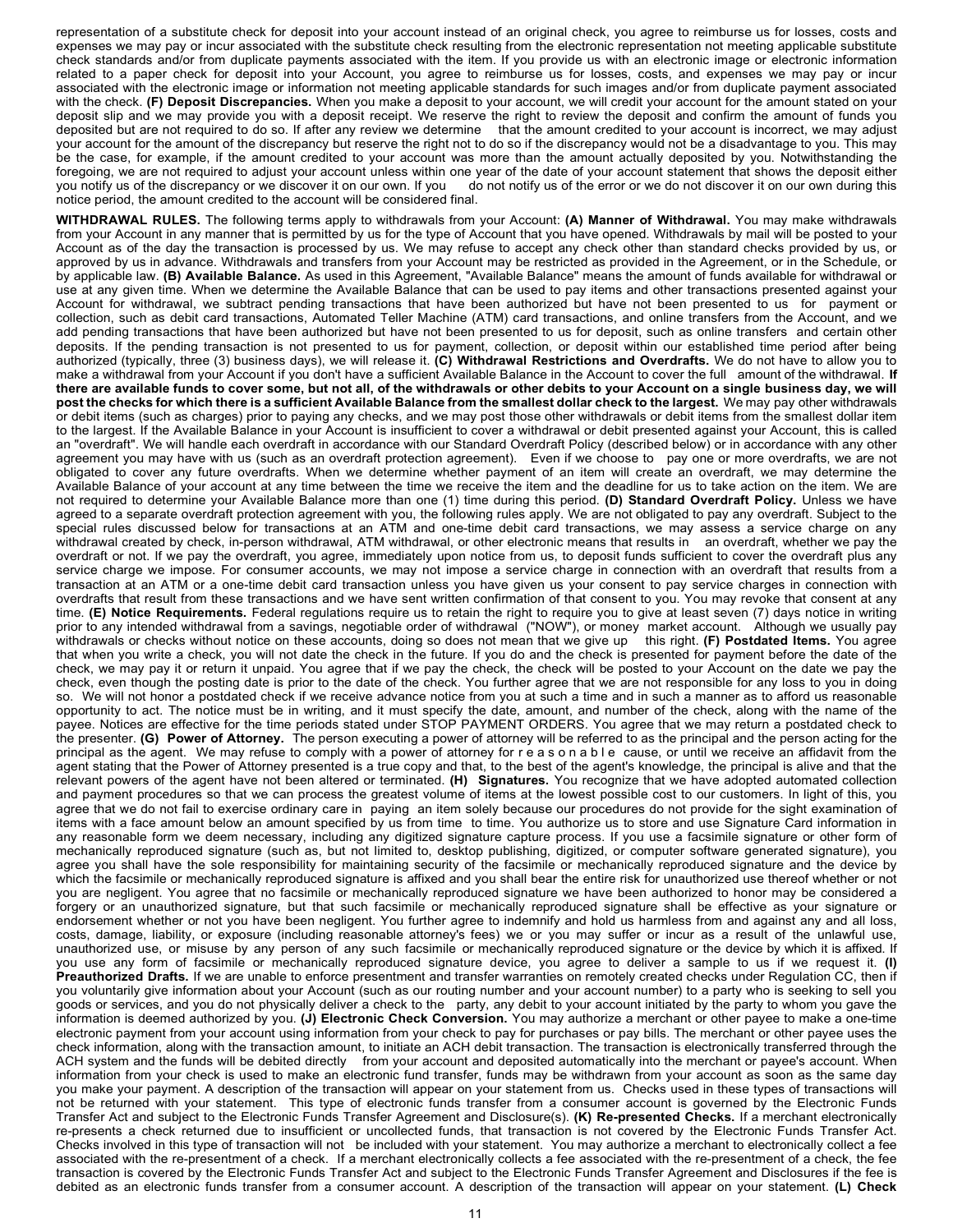**Legends.** We may disregard information on any check or item other than the signature of the drawer, the identification of the drawee financial institution and payee, the amount, the endorsements, and any other information that appears on the MICR line. In addition, we are not responsible to take action on, or for failure to notify you of restrictive language placed on checks or other items, including but not limited to terms such as, "Void after 90 Days," "Paid in Full," "Two Signatures Required," "Void Over \$100" or similar statements. In accordance with reasonable banking standards, most checks and other items are processed through automated processing and, except in limited circumstances and in our discretion, most items are not individually examined. You agree that we act within reasonable banking standards by processing most checks and other items through automated processing systems. We may agree to adhere to extraneous legends if you notify us of such legends and we have agreed in writing to honor such legends. **(M) Nonsufficient Funds (NSF) fees.** If an item drafted by you (such as a check) or a transaction you set up (such as a preauthorized transfer) is presented for payment in an amount that is more than the amount of money available in your account, and we decide not to pay the item or transaction, you agree that we can charge you an NSF fee for returning the payment. Be aware that such an item or payment may be presented multiple times and that we do not monitor or control the number of times a transaction is presented for payment. You agree that we may charge you an NSF fee each time a payment is presented if the amount of money available in your account is not sufficient to cover the payment, regardless of the number of times the payment is presented.

**STALE CHECKS.** We reserve the right to pay or dishonor a check more than six (6) months old without prior notice to you.

**CHECKING ACCOUNTS.** If your account is a checking account, the following terms may apply. If we offer NOW accounts, the account must consist solely of funds in which the entire beneficial interest is held by one or more individuals in an individual capacity, a sole proprietor, or a governmental unit, but not professional corporations or business partnerships. A NOW account may also be held by a for profit organization serving in a fiduciary or trustee capacity for an entity that is itself permitted to hold a NOW account. Otherwise, an organization may hold a NOW account only if it is operated primarily for religious, philanthropic, charitable, educational, or other similar purpose.

**Checking Sub-Accounts.** If you have a checking account or NOW account, your account consists of a transaction sub-account and a savings sub-account. This structure will not affect your available balance, service charges, FDIC insurance, interest earnings, your statement or any other feature of your account. Funds not routinely needed to pay debits may be periodically transferred to the savings subaccount. A transfer from the savings sub-account back to the transaction sub-account will fund items in excess of the balance in the transaction sub-account. The remainder of your balance will be maintained in the transaction sub-account. If interest is paid on your account balance, the interest calculation will be the same for both the savings sub-account and the transaction sub-account. If interest is not paid on your account balance, the savings sub-account will be non-interest bearing.

**SAVINGS ACCOUNTS.** If your account is an interest bearing account and is not a NOW account or time deposit, the following terms may apply.

**(A) Transfers and Withdrawals.** If your Account is a savings or money market deposit account, you may make no more than six (6) transfers and/or withdrawals during any one (1) calendar month or statement cycle (the period from one statement to the next) or similar period of at least four weeks, to another of your accounts with us or to a third party by means of a preauthorized or automatic transfer, or telephonic (including data transmission) agreement, order or instruction or by check, draft, debit card, or similar order made by you and payable to third parties. A "preauthorized transfer" includes any arrangement by us to pay a third party from your account upon written or oral instruction (including an order received through an automated clearing house (ACH) or any arrangement by us to pay a third party from your account at a predetermined time or on a fixed schedule.) **(B) Excess Transactions.** We are not required by applicable law to enforce these transfer limits, but we are authorized by applicable law to enforce them if we so choose. If we elect to enforce these transfer limits, and if you have more than the allowable preauthorized transfers or preauthorized checks or drafts (for money market accounts) in any one period, we may elect to close your Account and place the funds in another account that you are eligible to maintain, or we may elect to take away the transfer and draft capabilities of the Account.

**TIME DEPOSITS.** If your Account is a time deposit, you have agreed to keep the funds on deposit until the maturity of your Account. If your Account has not matured, any withdrawal of all or part of the funds from your Account may result in an early withdrawal penalty. We will consider requests for early withdrawal and, if granted, the penalty provided in the Schedule will apply. **(A) Penalty.** The early withdrawal penalty is calculated as a forfeiture of part of the accrued interest that has or would be earned on the Account. If your Account has not yet earned enough interest so that the penalty can be deducted from earned interest, or if the interest already has been paid, the difference will be deducted from the principal amount of your Account. For fixed rate Accounts, we will use the rate in effect for your deposit. **(B) Exceptions.** We may let you withdraw money from your Account before the maturity date without an early withdrawal penalty: (1) when one or more of you dies or is determined legally incompetent by a court or other administrative body of competent jurisdiction; or (2) when the Account is an Individual Retirement Account (IRA) established in accordance with 26 USC 408 and the money is paid within seven (7) days after the Account is opened; or (3) when the Account is a Keogh Plan (Keogh), if you forfeit at least the interest earned on the withdrawn funds; or (4) if the time deposit is an IRA or Keogh Plan established pursuant to 26 USC 408 or 26 USC 401, when you reach age 59 1/2 or become disabled; or (5) within an applicable grace period (if any).

**STOP PAYMENT ORDERS.** Subject to certain limitations, you may order us to stop payment on any check, automated clearing house/preauthorized electronic funds transfer ("ACH/EFT"), or other item payable from your Account, whether drawn or authorized by you or any other account holder, as follows:

**Stop Payment Against a Check or Other Item.** A stop payment request against a check or other item payable from your Account will be effective if we receive the order at such time and in such manner as to afford us a reasonable opportunity to act upon the order. A stop payment order against a check or other item payable from your Account is effective for six (6) months, but it lapses after fourteen (14) calendar days if the original order was oral and was not confirmed in writing within that period. A stop payment order against a check or other item payable from your Account may be renewed for additional six (6) month periods if renewed during a period within which the stop payment order is effective.

**Stop Payment Against an ACH/EFT.** For consumer accounts, a stop payment order against an ACH/EFT may be honored if received at least three (3) banking days before the scheduled date of the transfer. If we honor a stop payment request against an ACH/EFT received on or within three (3) banking days of the scheduled transfer, we do so without any liability or responsibility to any party having any interest in the entry. A stop payment order against an ACH/EFT is effective until the earlier of: (i) you withdraw the stop payment order, or (ii) the debit entry is returned, or, where a stop payment order is applied to more than one debit entry under a specific authorization involving a specific party, all such debit entries are returned. We may require you to provide us written confirmation of a verbal stop order request against an ACH/EFT within fourteen (14) calendar days. Additionally, if you request us to stop all future payments pursuant to a specific ACH/EFT authorization involving a particular party, we may require you to confirm in writing that you have revoked such authorization. For business accounts, a stop payment against an ACH/EFT is effective until the earlier of (i) you withdraw the stop payment order, (ii) the return of the debit entry, or (iii) six months from the date of the stop payment order, unless renewed in writing.

All stop payment order requests will require you to provide the date, the amount, and the number of the item or authorization, together with the name of the payee. If you give us incorrect information, we will not be liable for failing to stop payment on the item or authorization. Our acceptance of a stop payment order will not constitute a representation that the item or authorization has not already been paid or that we have a reasonable opportunity to act upon the order. You may not stop payment on an official, certified, cashier's, or teller's check issued by us, or request us to stop payment if we have otherwise become accountable for the item or authorization. In addition, you may not stop payment on checks governed by a separate agreement, such as a check guaranty agreement. Further you may not stop payment on an item or authorization after acceptance of the same by us.

Based upon the type of account ownership that you have designated, the following terms and conditions apply.

**INDIVIDUAL ACCOUNTS.** An Individual Account is an account in the name of one depositor only. Only that person may write checks against the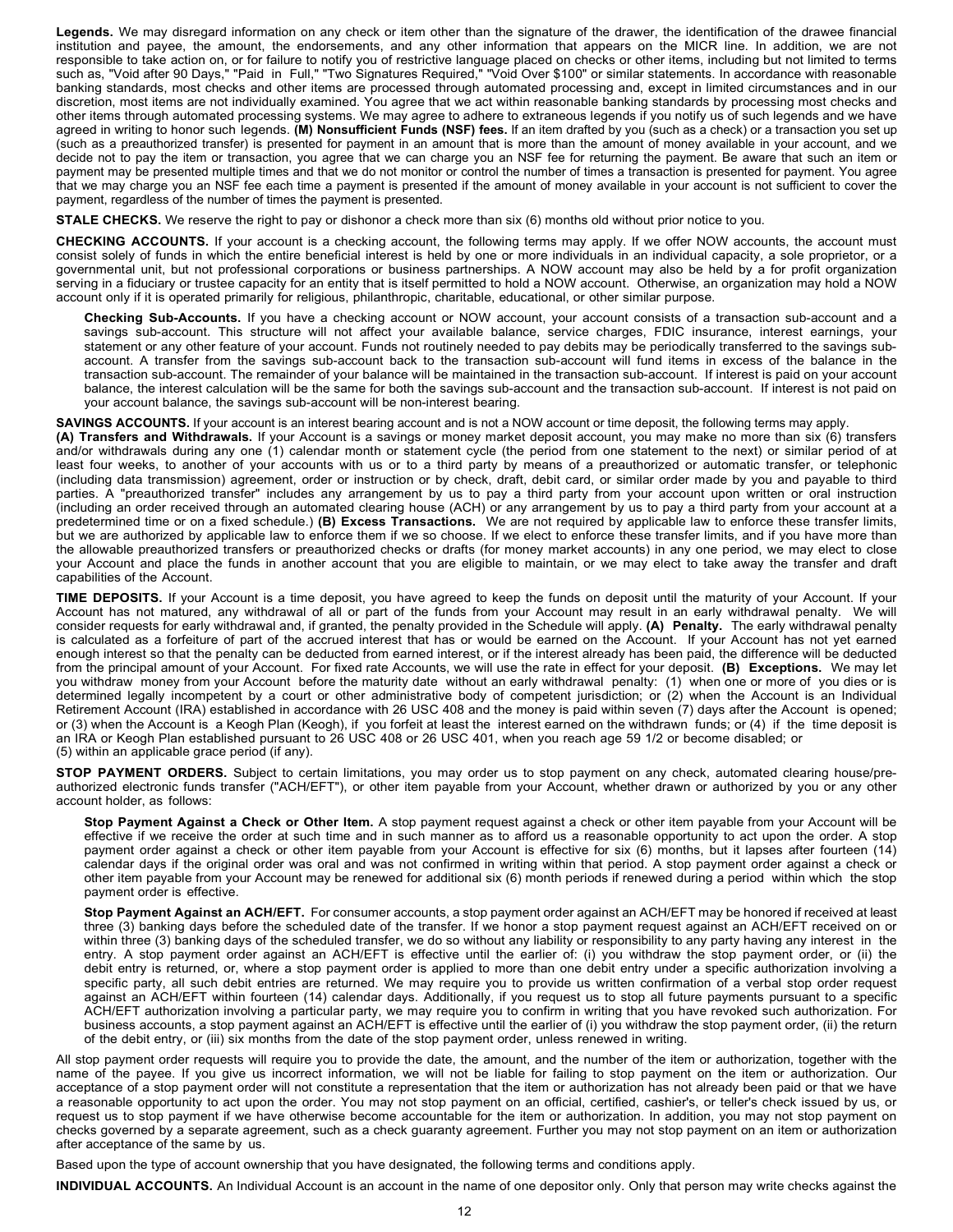Account or withdraw money, regardless of who actually owns the funds.

## **MULTIPLE-PARTY ACCOUNTS.** This section pertains to multiple party accounts:

**(A) Joint Account Ownership.** An account with two or more Account Holders is a joint account. Unless you designate otherwise on the Signature Card, joint Account Holders will be considered joint tenants with right of survivorship.

- **(1) Joint Tenants With Right of Survivorship.** If your Account is a joint account with right of survivorship, upon the death of one of the joint Account Holders, that person's ownership interest in the Account will immediately pass to the other joint Account Holder(s).
- **(2) Joint With No Right of Survivorship.** If your Account is a joint account with no right of survivorship (Joint as Tenants in Common), upon the death of one of the joint Account Holders, that person's proportionate ownership interest will pass to the estate of the deceased Account Holder.

Each joint Account Holder, without the consent of any other Account Holder, may, and hereby is authorized by every other joint Account Holder, to make any transaction permitted under the Agreement, including without limitation: to withdraw all or any part of the account funds; to pledge the account funds as collateral to us for any obligation, whether that of one or more Account Holders or of a third party; to endorse and deposit checks and other items payable to any joint Account Holder; to give stop payment orders on any check or item, whether drawn by that Account Holder or not; to consent to or revoke consent to payment of service charges on overdrafts that result from ATM transactions or onetime debit card transactions under the Standard Overdraft Policy; and, to close the account, with the disbursement of account proceeds as instructed by the joint Account Holder. Each joint Account Holder is authorized to act for the other Account Holder(s) and we may accept orders and instructions regarding the account from any joint Account Holder. If we believe there to be a dispute between joint Account Holders or we receive inconsistent instructions from the Account Holders, we may suspend or close the account, require a court order to act, and/or require that all joint Account Holders agree in writing to any transaction concerning the account.

Your obligations under the Agreement are joint and several. This means that each joint Account Holder is fully and personally obligated under the terms of the Agreement, including liability for overdrafts and debit balances as set forth above, irrespective of which joint Account Holder benefited from the withdrawal. If you establish a joint account without the signature of the other joint Account Holder(s), you agree to hold us harmless for our reliance upon your designation of the other joint Account Holder(s) listed on our documents. Further, the Account is subject to the right of setoff as set forth below.

**(B) Totten Trust Account.** A Totten Trust Account is an informal trust account, reflected on our records, but without a written trust agreement, where the Account is owned by the trustee(s). The beneficiaries have no right to any funds in the Account during the trustee's lifetime. As the owner of the Account, the trustee may withdraw money from the Account and may, by written direction to us, change the beneficiary(ies) under the Account. Each trustee may change the beneficiary(ies) under the Account without the consent of other trustee(s) and beneficiary(ies). If the Totten Trust Account is held by more than one trustee, the trustees will be subject to the rules pertaining to joint account ownership as set forth above. To the extent permitted under this Agreement, each trustee may withdraw funds from the account. As between trustees, the account is held as a Joint Account With Right of Survivorship. When the last trustee dies, the Account is owned by the named beneficiary or beneficiaries that survive the last trustee. If there is more than one surviving beneficiary, the beneficiaries shall hold the Account in equal shares as Tenants in Common with no right of survivorship. If there is no surviving beneficiary upon the death of the last trustee, account proceeds shall vest in the estate of the last surviving trustee of the account.

**(C) P.O.D. Account.** A Payable on Death (P.O.D.) Account is an account payable to the Account Holder(s) during his or her lifetime. As the owner of the Account, you may withdraw money from the Account and may, by written direction to us, change the P.O.D. payee(s) under the Account. Each Account Holder may change the P.O.D. payee(s) under the Account without the consent of other Account Holder(s) and/or P.O.D. payee(s). If the P.O.D. Account is held by more than one person, each Account Holder will be subject to the rules pertaining to joint account ownership as set forth above. To the extent permitted under this Agreement, each Account Holder may withdraw funds from the account. As between Account Holder(s), the Account is held as a Joint Account With Right of Survivorship. When the last Account Holder dies, the Account is owned by the P.O.D. payee(s) that survive the last Account Holder. If there is more than one surviving P.O.D. payee, the payees shall hold the Account in equal shares as Tenants in Common with no right of survivorship. If there is no surviving P.O.D. payee upon the death of the last owner, the proceeds shall vest in the estate of the last surviving Account Holder of the Account.

**ADDITIONAL ACCOUNT TYPES.** This section applies to other deposit account types:

**(A) Formal Trust Account.** A Formal Trust Account is an account held by one or more trustees for the benefit of one or more beneficiaries according to a written trust agreement. Upon our request, the trustee(s) will supply to us a copy of any trust agreement covering the account. We act only as custodian of the trust funds and are under no obligation to act as a trustee or to inquire as to the powers or duties of the trustee(s). The trustee(s) and/or any person opening the Account, in their individual capacity and jointly and severally, agree to indemnify and hold us harmless from and against any and all loss, costs, damage, liability, or exposure, including reasonable attorney's fees, we may suffer or incur arising out of any action or claim by any beneficiary or other trustee with respect to the authority or actions taken by the trustee(s) in handling or dealing with the Account.

**(B) Uniform Transfer to Minors.** If you have established the account as a custodian for a minor beneficiary under our state version of the Uniform Transfers to Minors Act or the Uniform Gifts to Minors Act, your rights and duties are governed by the Act. You will not be allowed to pledge the account as collateral for any loan to you. Deposits in the account will be held by us for the exclusive right and benefit of the minor. The custodian and/or any person opening the Account, in their individual capacity, agree to indemnify and hold us harmless from and against any and all loss, costs, damage, liability, or exposure, including reasonable attorney's fees, we may suffer or incur arising out of any action or claim by any beneficiary or other custodian with respect to the authority or actions taken by the custodian in handling or dealing with the Account.

**(C) Representative Payee Accounts.** Subject to applicable law, a Representative Payee Account is a type of fiduciary account in which a representative payee (appointed by the Social Security Administration) manages Social Security and Supplemental Security funds received on behalf of a beneficiary. Upon our request, the representative payee will provide sufficient documentation from the Social Security Administration indicating his or her appointment as a representative payee for the Account Holder. We may require additional documentation from the representative payee indicating his or her authority to act on behalf of the Account Holder. The representative payee does not have an ownership interest in funds in the Account. The representative payee does not have a right of survivorship in the Account on the death of the Account<br>Holder. We act only as custodian of the funds and are under no obligation to act a Holder. We act only as custodian of the funds and are under no obligation to act as a trustee or to inquire as to the powers or duties representative payee. The representative payee agrees to indemnify, and hold us harmless from and against any and all loss, cost, damage, liability, or exposure, including reasonable attorneys' fees, we may suffer or incur arising out of any action or claim by the beneficiary, a government entity or by any other party regarding the authority or actions taken by the representative payee in handling or dealing with the Account.

**(D) Agency Account.** An Agency Account is an account to which funds may be deposited and withdrawals made by an Agent designated by the owner of the funds. An Agent has full authority with regard to the Account but does not have an ownership interest in the account. An Agency Account is revocable at any time by notifying us in writing. An Agency designation may be combined with one of the other forms of account ownership.

**(E) Business Accounts.** If the Account is not owned by a natural person (for example, it is owned by a corporation, partnership, limited liability company, sole proprietorship, unincorporated association, etc.), then the Account Holder must provide us with evidence to our satisfaction of the authority of the individuals who sign the signature card to act on behalf of the Account Holder. On any transactions involving the Account, we may act on the instructions of the person(s) authorized in the resolutions, banking agreement, or certificate of authority to act on behalf of the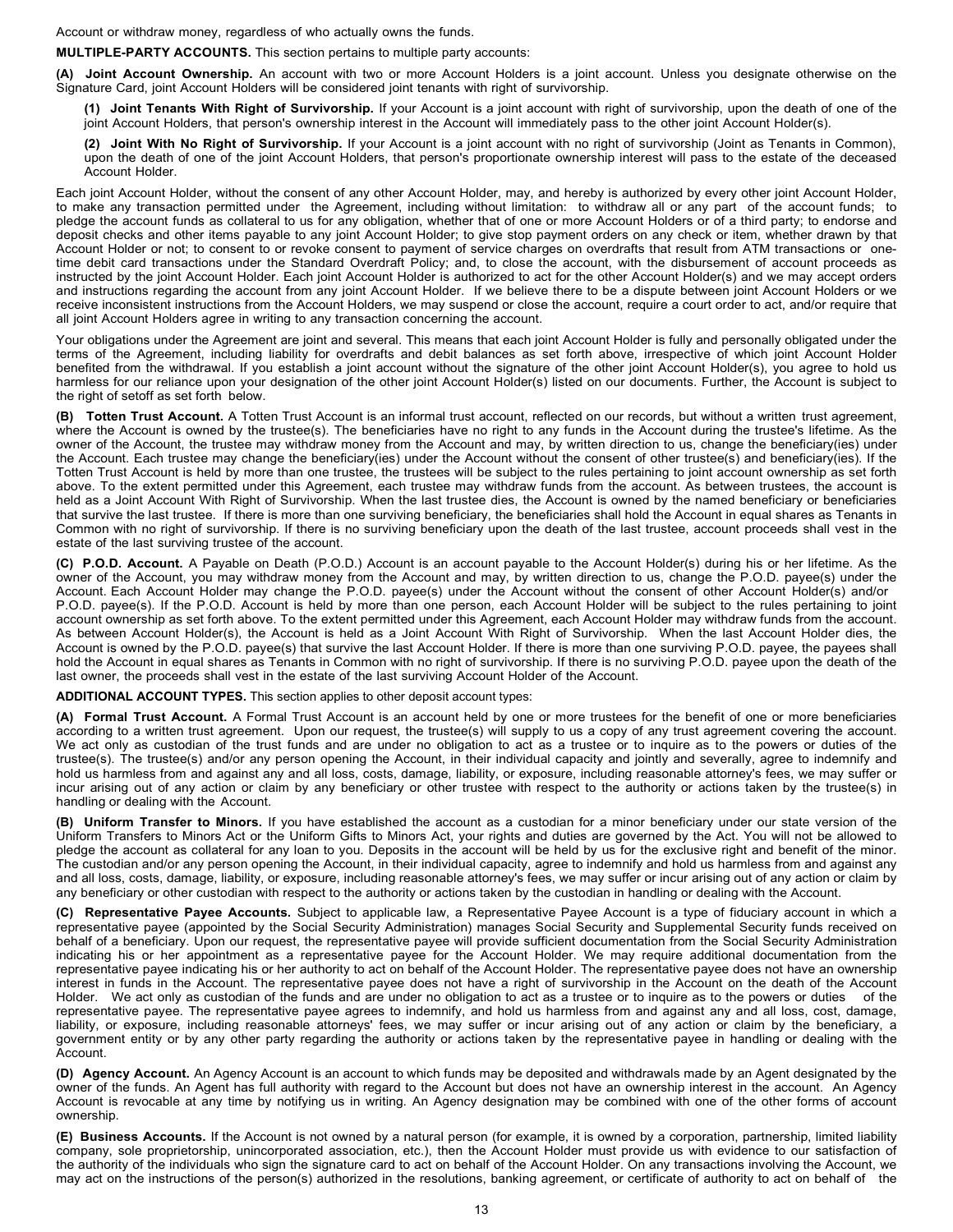Account Holder. You agree to notify us in writing of any changes in the person(s) authorized or the form of ownership. If we receive conflicting instructions or a dispute arises as to authorization with regard to the handling of the Account, you agree we may place a hold on the Account until such conflict or dispute is resolved to our satisfaction and we will not be liable for dishonored items as a result of such hold.

**(F) Fiduciary Accounts.** With respect to all fiduciary accounts, including but not limited to estate accounts, guardianship accounts, representative payee accounts, and conservatorship accounts, and any Formal Trust Account, Uniform Transfers to Minors Act Account, or Agency Account, we reserve the right to require such documents and authorizations as we may deem necessary or appropriate to satisfy that the person(s) requesting or directing the withdrawal of funds held in the Account have the authority to withdraw such funds. This applies at the time of account opening and at all times thereafter.

**(G) Attorney Client Trust Subject** to applicable law, an Attorney Client Trust or IOLTA Trust Account is an account set up by an attorney or law firm to hold client or third party funds in trust, separate from the attorney's or law firm's funds. Upon our request, the authorized signers for an Attorney Client Trust or IOLTA Trust Account will provide documentation required by applicable state law and applicable bar association (or similar entity) rules. We act only as custodian of the trust funds and are under no obligation to act as a trustee or to inquire as to the powers or duties of the attorney or law firm as trustee(s). The attorney, law firm, or any authorized individual on the account agrees to indemnify and hold us harmless from and against any and all loss, costs, damage, liability, or exposure, including reasonable attorney's fees, we may suffer or incur arising out of any action or claim by any beneficiary or third party with respect to the authority, actions, or inaction taken by the trustee(s) or authorized individuals in handling or dealing with the account. Additional account terms are governed by a separate agreement. If this is an IOLTA Trust Account, we will not permit the lawyer or law firm to receive the interest. The interest (minus applicable fees) on an IOLTA Trust Account will be remitted to the Lawyer's Trust Fund, pursuant to your instructions and at your request. IOLTA Trust Accounts are used to hold an attorney's or law firm's client funds that are nominal in amount or held for short periods of time.

**(H) Real Estate Broker Client Trust Accounts** Subject to applicable law, a real estate broker may open account(s) to hold client or third party funds in trust, separate from the broker's funds. We act only as custodian of the funds. We are under no obligation to act as a trustee or to inquire as to the powers or duties of the broker or other authorized signer(s) as trustee(s). The broker and any authorized individual on the account in their individual capacity and jointly and severally, agree to indemnify and hold us harmless from and against any and all loss, costs, damage, liability, or exposure, including reasonable attorney's fees, we may suffer or incur arising out of any action or claim by any client or third party with respect to the authority, actions or inaction taken by the broker or authorized signer(s) in handling or dealing with the Account. Upon our request, the authorized signer(s) for this type of account will provide to us any documents required by applicable law and /or real estate professional rules.

**(I) Government/Municipal/Public Funds Accounts.** This type of account is owned by a government or public entity. For this type of account, you agree to provide us with authorization document(s) (in a form acceptable to us) stating that we are designated as a depository for the funds of the government or public entity and such documentation shall state the individual(s) authorized to act on behalf of the government or public entity and the extent of their authority. We may rely upon such documentation until we receive written notice of a change and new authorization documents. We are not responsible for any transaction conducted by a previously authorized individual until we actually receive written notice that the authorized individual's authority has been revoked. Unless specifically stated otherwise in the authorization document(s), we can rely on one authorization for all accounts owned by the government or public entity. If required by law, you agree to enter into a Collateral Security Agreement regarding this type of account.

**(J) Health Savings Account.** A Health Savings Account (HSA) is a tax preferred account that you agree: a) you are eligible to open and maintain, b) to notify us when you are no longer eligible to maintain, c) will be used for contributions, withdrawals, and earnings for qualified medical expenses or as allowed by law, and d) you will execute and comply with the terms and conditions in the Health Savings Account Trust or Custodial Agreement. Consult your tax advisor about the tax treatment of contributions, withdrawals and earnings.

**ASSIGNABILITY.** The account established under this Agreement is not assignable or transferable except with our consent. We must approve any pledge of the Account and any such pledge remains subject to any right we have under the Agreement and applicable state and federal law. If ownership is proposed to be transferred, we may require the Account be closed and a new account opened in the name of the transferee or pledgee.

**FINANCIAL INSTITUTION LIABILITY.** You agree that if we do not properly complete a transaction according to the Agreement, we will not be liable in any event for losses or damages in excess of the amount of the transaction, and we will not be liable if circumstances beyond our control prevent the transaction, or the funds in your Account are or may be subject to legal process or other claim. In no event will we be liable for consequential damages. In receiving items from you for withdrawal or deposit, we act only as your agent. You are responsible for the condition of a check or item when you issue it. If a check or item is returned or payment is delayed as a result of any writing or marking that you or a prior endorser placed on the front or back of the check or item, you will be responsible for any cost and liabilities associated with such return or delay. We reserve the right to refuse any item for deposit or to reverse credit for any deposited items or to charge your Account for items should they become lost in the collection process.

**RIGHT OF SETOFF.** Subject to applicable law, we may exercise our right of setoff or security interest against any and all of your Accounts (except IRA, HSA, Keogh plan and Trust Accounts) without notice, for any liability or debt of any of you, whether joint or individual, whether direct or contingent, whether now or hereafter existing, and whether arising from overdrafts, endorsements, guarantees, loans, attachments, garnishments, levies, attorneys' fees, or other obligations. If the Account is a joint or multiple-party account, each joint or multiple-party account holder authorizes us to exercise our right of setoff against any and all Accounts of each Account Holder. We may not exercise our right of setoff or security interest if prohibited by the Military Lending Act.

**DORMANT ACCOUNTS.** If you have not made a withdrawal from, or a deposit to, your Account for an extended period of time and we have been unable to contact you, your Account may be classified by us as dormant. Subject to applicable law, we may charge a dormant account fee on the Account, and the Account will be presumed to be abandoned. In accordance with state law, funds in abandoned accounts will be remitted to the custody of the applicable state agency, and we will have no further liability to you for such funds. We reserve the right not to send statements on accounts we consider dormant, subject to applicable law.

**ACCOUNT STATEMENTS.** You are responsible for promptly examining your statement each statement period and reporting any irregularities to us. Each account statement will be considered to correctly reflect your transactions, such as deposits, withdrawals, credits, refunds, imposition of fees, interest or dividends, and other additions and subtractions to your Account, unless you notify us in writing within certain time limits after the statement that incorrectly reflects your transactions is made available to you. We will not be liable for any check that is altered or any signature that is forged unless you notify us within Thirty (30) calendar days after the statement and the altered or forged item(s) are made available. Also, we will not be liable for any subsequent items paid, in good faith, containing an unauthorized signature or alteration by the same wrongdoer unless you notify us within Ten (10) calendar days after the statement and first altered or forged items were made available. You must report any other Account problem including encoding errors, and errors involving additions or subtractions (debits and credits) not otherwise covered herein, including electronic transactions not covered by the Electronic Fund Transfer Act, within Sixty (60) calendar days. If the suspected account problem involves a substitute check that you receive, you may (under some circumstances) be entitled to make a claim for an expedited refund. Such a claim may be subject to different notification timeframes. See the Substitute Check Policy Disclosure (if applicable) for further information. If you have requested us to hold your Account statements, we have the right to mail your statements if you have not claimed them within Thirty (30) calendar days. If we truncate your checks, you understand that your original checks will not be returned to you with your statement. You agree that our retention of checks does not alter or waive your responsibility to examine your statements or change the time limits for notifying us of any errors.

**WHOLESALE WIRE AND ACH TRANSACTIONS.** With respect to wire transfers or other transfers of funds not governed by the Electronic Funds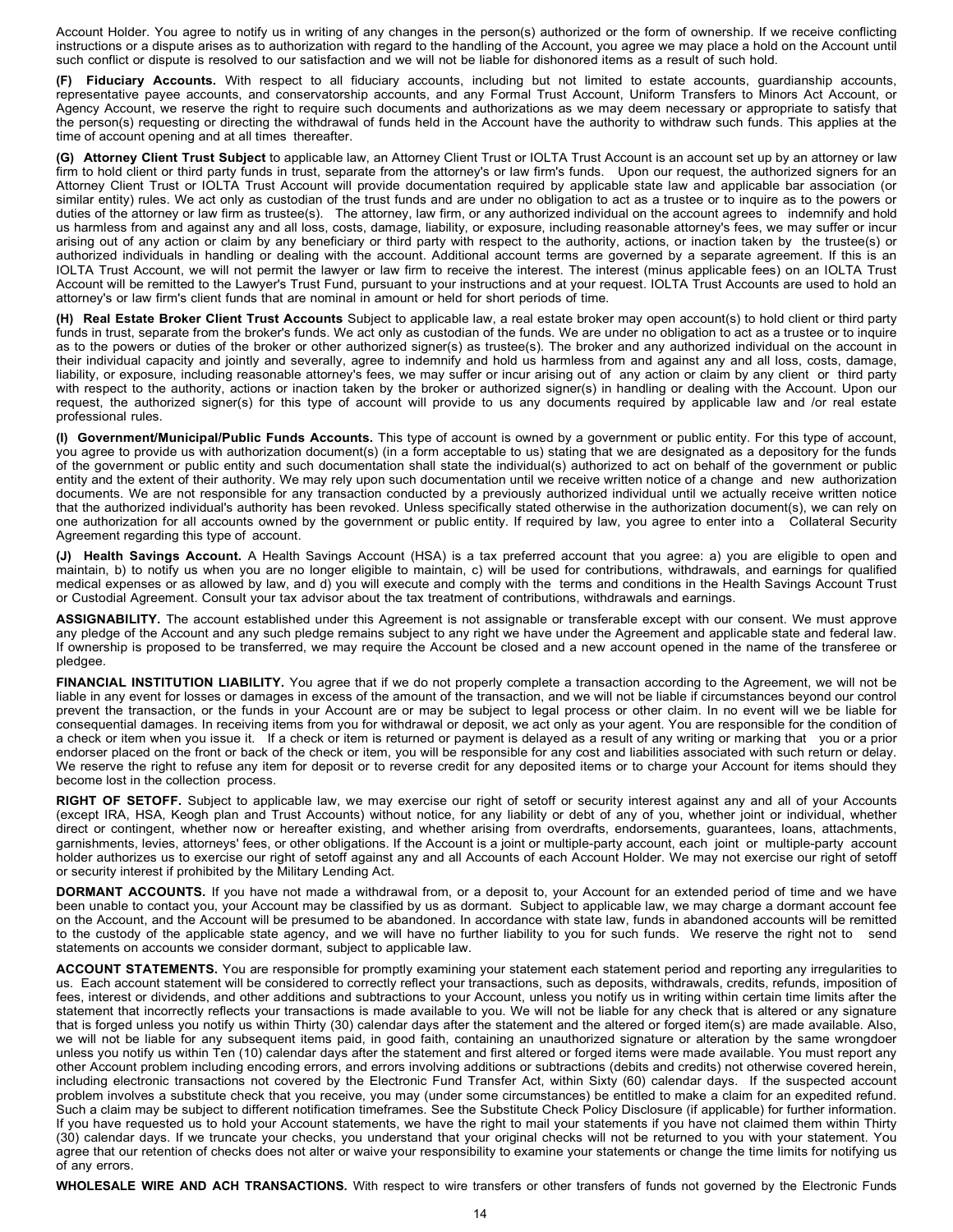Transfer Act, you agree to enter into and comply with our wire transfer (if applicable) agreement and to comply with our security procedures and this section. We advise you that any receiving financial institution (including us) is entitled to rely on any account or bank number you have provided even though that account or bank number may identify a party different from the person or entity you have described by name in any transfer order.

**(A) Provisional Payment.** Credit given by us to you with respect to an ACH credit or wholesale (wire) funds transfer entry is provisional until we receive final settlement for such entry through a Federal Reserve Bank. If we do not receive final settlement, you are hereby notified and agree that we are entitled to a refund of the amount credited to your Account in connection with such entry, and the party (the originator of the entry) making payment to you via such entry shall not be deemed to have paid you the amount of such entry.

**(B) Notice of Receipt.** We will notify you of the receipt of payments in the periodic account statements we provide to you. You acknowledge that we will not give next day notice to you of receipt of an ACH or wholesale (wire) funds transfer item.

**UNLAWFUL INTERNET GAMBLING TRANSACTIONS PROHIBITED.** If you are a commercial customer, you certify that you are not now engaged in, and during the life of this Agreement will not engage in, any activity or business that is unlawful under the Unlawful Internet Gambling Enforcement Act of 2006, 31 USC 5361, et seq., (the "UIGEA"). You may not use your Account or any other service we offer to receive any funds, transfer, credit, instrument or proceeds that arise out of a business that is unlawful under the UIGEA. You agree that if anyone asks us to process a transaction that we believe is restricted under the UIGEA, we may block the transaction and take any other action we deem to be reasonable under the UIGEA and this Agreement.

**NOTICES.** The following terms apply to notices relating to your Account. **(A) Notice of Amendments.** You agree that the terms and conditions of the Agreement, including without limitation all rates, fees, and charges, may be amended by us from time to time. We will notify you of amendments as required by applicable law. Your continued use of the Account evidences your agreement to any amendment. Notices will be sent to the most recent address shown on our records for your Account. Only one notice will be given in the case of joint account holders. **(B) Account Changes.** Any account holder or person authorized to sign on an account is required to notify us in writing if any account holder or other person authorized to sign on an account dies or is declared incompetent by a court. It is your responsibility to notify us of any change in your address or name. We are required to honor items drawn only on the listed Account name. Further, we are required to attempt to communicate with you only at the most recent address provided to us.

**ACCOUNT TERMINATION.** You and we agree that either of us may close your Account and terminate this Agreement at any time with or without cause. We will provide written notice to you in advance if we decide to terminate your Account relationship for any reason other than abuse of the account relationship or to prevent a loss. You agree that advance written notice from us will be reasonable if it is mailed to your statement mailing address immediately upon account closure. You agree that in instances of account abuse or to prevent a loss, notice is reasonably given by us if mailed immediately upon account closure. You may close any of your accounts by notifying us in writing. When an interest bearing account is closed, there may be accrued interest that has not been credited to the account. In that case, we will pay you the interest UNLESS we have told you otherwise. Further, for security reasons, we may require you to close your Account and to open a new account if: there is a change in authorized signers; there has been a forgery or fraud reported or committed involving your Account; any Account checks are lost or stolen; you have too many transfers from your Account; or, any other provision of our Agreement with you is violated. After the Account is closed, we have no obligation to accept deposits or pay any outstanding checks. You agree to hold us harmless for refusing to honor any check drawn on a closed account. In the event that we close your Account, we may mail you a Cashier's Check for the applicable remaining Account balance. The termination of this Agreement and closing of an account will not release you from any fees or other obligations incurred prior to the date upon which this Agreement is terminated and an account closed, any fees assessed by us in the process of closing an account, or from your responsibility to maintain sufficient funds in an account to cover any outstanding checks or other debit items.

**GOVERNING LAW.** This Agreement shall be governed by and construed in accordance with all applicable federal laws and all applicable substantive laws of the State of Illinois in which we are located and where you opened your account. In addition, we are subject to certain federal and state regulations and local clearing house rules governing the subject matter of the Agreement. You understand that we must comply with these laws, regulations, and rules. You agree that if there is any inconsistency between the terms of the Agreement and any applicable law, regulation, or rule, the terms of the Agreement will prevail to the extent any such law, regulation, or rule may be modified by agreement.

**SYSTEMS AND SOFTWARE.** We shall not be responsible to you for any loss or damages suffered by you as a result of the failure of systems and software used by you to interface with our systems or systems and software utilized by you to initiate or process banking transactions whether such transactions are initiated or processed directly with our systems or through a third party service provider. You acknowledge that you are solely responsible for the adequacy of systems and software utilized by you to process banking transactions and the ability of such systems and software to do so accurately.

**IMPORTANT INFORMATION ABOUT PROCEDURES FOR OPENING A NEW ACCOUNT.** To help the government fight the funding of terrorism and money laundering activities, Federal law requires all financial institutions to obtain, verify, and record information that identifies each person who opens an account. What this means for you: When you open an account, we will ask for your name, address, date of birth, and other information that will allow us to identify you. We may also ask to see your driver's license or other identifying documents.

**CREDIT VERIFICATION.** You authorize us to request and obtain one or more credit reports about you from one or more credit reporting agencies for the purposes of considering your application for the Account, reviewing or collecting any Account opened for you, or for any other legitimate business purpose. You authorize us to disclose information about your account to a credit reporting agency if your Account was closed because you have abused it.

**MISCELLANEOUS PROVISIONS.** If you or your Account becomes involved in any legal proceedings, your use of the Account may be restricted. You agree not to use the Account in any illegal activity. We shall be entitled to act upon any legal process served upon us which we reasonably believe to be binding, with no liability to you for doing so. You understand that supervisory personnel may randomly monitor customer service telephone conversations to ensure that you receive accurate, courteous, and fair treatment. If you ask us to follow instructions that we believe might expose us to any claim, liability, or damages, we may refuse to follow your instructions or may require a bond or other protection, including your agreement to indemnify us. You agree to be liable to us, to the extent permitted by law, for any loss, costs, or expenses that we may incur as a result of any dispute or legal proceeding involving your Account. You authorize us to deduct any such loss, costs, or expenses from your Account without prior notice to you or to bill you separately. This obligation includes disputes between you and us involving your Account and situations where we become involved in disputes between you and an authorized signer, a joint owner, or a third party claiming an interest in your Account. It also includes situations where any action taken on your Account by you, an authorized signer, a joint owner, or a third party causes us to seek the advice of an attorney, whether or not we actually become involved in a dispute. Any action by us for reimbursement from you for any costs or expenses may also be made against your estate, heirs and legal representatives, who shall be liable for any claims made against and expenses incurred by us. If a court finds any provision of the Agreement to be invalid or unenforceable, such finding shall not make the rest of the Agreement invalid or unenforceable. If feasible, any such offending provision shall be deemed to be modified to be within the limits of enforceability or validity; however, if the offending provision cannot be so modified, it shall be stricken and all other provisions of the Agreement in all other respects shall remain valid and enforceable.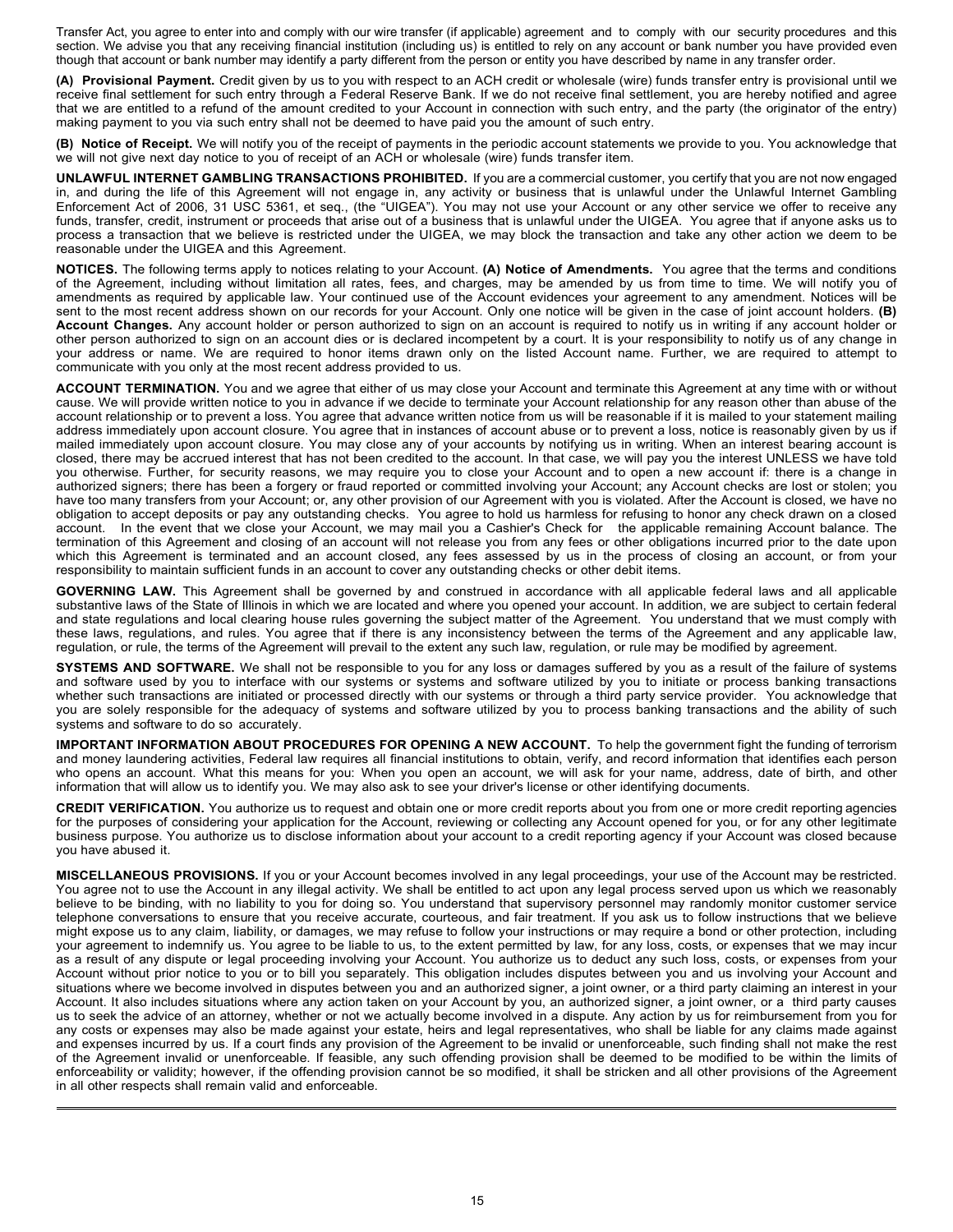

# <span id="page-15-0"></span>**REGULATION E (ELECTRONIC FUNDS TRANSFER AGREEMENT AND DISCLOSURES)**

**This disclosure is made in accordance with Regulation E (Electronic Funds Transfer Act) of the Board of Governors of the Federal Reserve**  System and is only applicable to consumer electronic funds transfers. This agreement covers Devon Bank's and your rights and responsibilities **regarding these services and resulting transactions.**

## **ELECTRONIC FUNDS TRANSFER AGREEMENT AND DISCLOSURES**

This Agreement and Disclosure is made in compliance with federal law regulating electronic funds transfer (EFT) services. Electronic funds transfers are electronically initiated transfers of money involving an account at the Financial Institution. The following disclosures set forth your and our rights and responsibilities concerning the electronic funds transfers. In this Agreement, the words "you" and "your" mean those who sign as applicants or any authorized user(s). The words "we", "us" and "our" mean the Financial Institution. The abbreviation "PIN" or word "code" means a personal identification number.

#### **Automatic Debit**

Devon Bank customers can minimize the number of checks they write each month by authorizing prearranged automatic debits from their deposit accounts.

**Types of Preauthorized Transfers:** You may arrange for us to complete the following preauthorized transfers to or from your deposit accounts:

- Pay certain recurring bills from your checking or savings account.
- Other examples of pre-authorized transfers or payments from your deposit accounts are payment of loans, payment of insurance premiums or transfer of funds for investments.
	- All pre-authorized automatic debits are subject to the rules and agreements which govern such transactions as printed in the DEPOSIT ACCOUNT AGREEMENT AND DISCLOSURE and the SERVICE CHARGE FEE SCHEDULE.

## **Fees and Charges:**

- We do not charge for any preauthorized EFTs.
- We will charge \$30.00 for each stop-payment order for preauthorized transfers.

#### **Direct Deposit/Transfer Authorization (Payroll Deduction)**

Direct Deposit is the convenient and secure way to have your paychecks and benefit payments deposited electronically into your Devon Bank deposit account.

**Types of Preauthorized Transfers:** You may arrange for us to complete the following preauthorized transfers to your deposit accounts:

- Accept direct deposits from your employer or other financial institutions to your checking or savings account.
- Accept direct deposits from your employer or other financial institutions to your checking or savings account. Other examples of deposits that can be made directly into your deposit account are Social Security benefits, pension benefits and dividends.

All direct deposits are subject to the rules and agreements which govern such transactions as printed in the DEPOSIT ACCOUNT AGREEMENT AND DISCLOSURE and the SERVICE CHARGE FEE SCHEDULE.

## **Fees and Charges:**

We do not charge for any preauthorized EFTs.

## **Devon Bank MasterCard ATM Debit Card**

The Devon Bank ATM Debit Card allows you to have quick access to your funds 24/7 and you can also purchase goods and services at merchants displaying the MasterCard logo.

**Types of Transactions/Transfers:** You may use the card and PIN issued you to pay for purchases from merchants who have agreed to accept the card at Point of Sale (POS) terminals within the networks identified on your card and such other terminals as the Bank may designate from time to time. Point of Sale (POS) transactions will be deducted from your Primary Account. Point of Sale (POS) transactions involving a refund will be credited to your Primary Account. You may also use the card to pay for purchases from merchants that accept the POS debit card with a MasterCard symbol. You may use the automated teller machine (ATM) card and personal identification number (PIN) issued to you to initiate transactions at ATMs of ours, ATMs within the networks identified on your card and such other facilities as we may designate from time to time. Unless you specify a different account during Automated Teller Machine (ATM) transactions, your Primary Account will be used for your transactions. Your Primary Account number and information may be obtained from the Combined ATM/POS/Debit Card Request Form. At present you may use your card to (some of these services may not be available at all ATMs):

- Purchase goods and services at participating merchants. Deposit funds into your deposit accounts. (Checking, NOW and Savings Accounts)
	- Withdraw cash from your deposit accounts.
	- Transfer funds between your deposits accounts.
	- Obtain balance information on your deposit accounts.

CIRRUS terminals are limited to withdrawals, transfers and balance inquiries only and are subject to a transaction fee. All deposits, withdrawals, transfers, POS and debits are subject to the rules and agreements which govern such transactions as printed in the DEPOSIT AGREEMENT AND DISCLOSURE and the SERVICE CHARGE AND FEE SCHEDULE.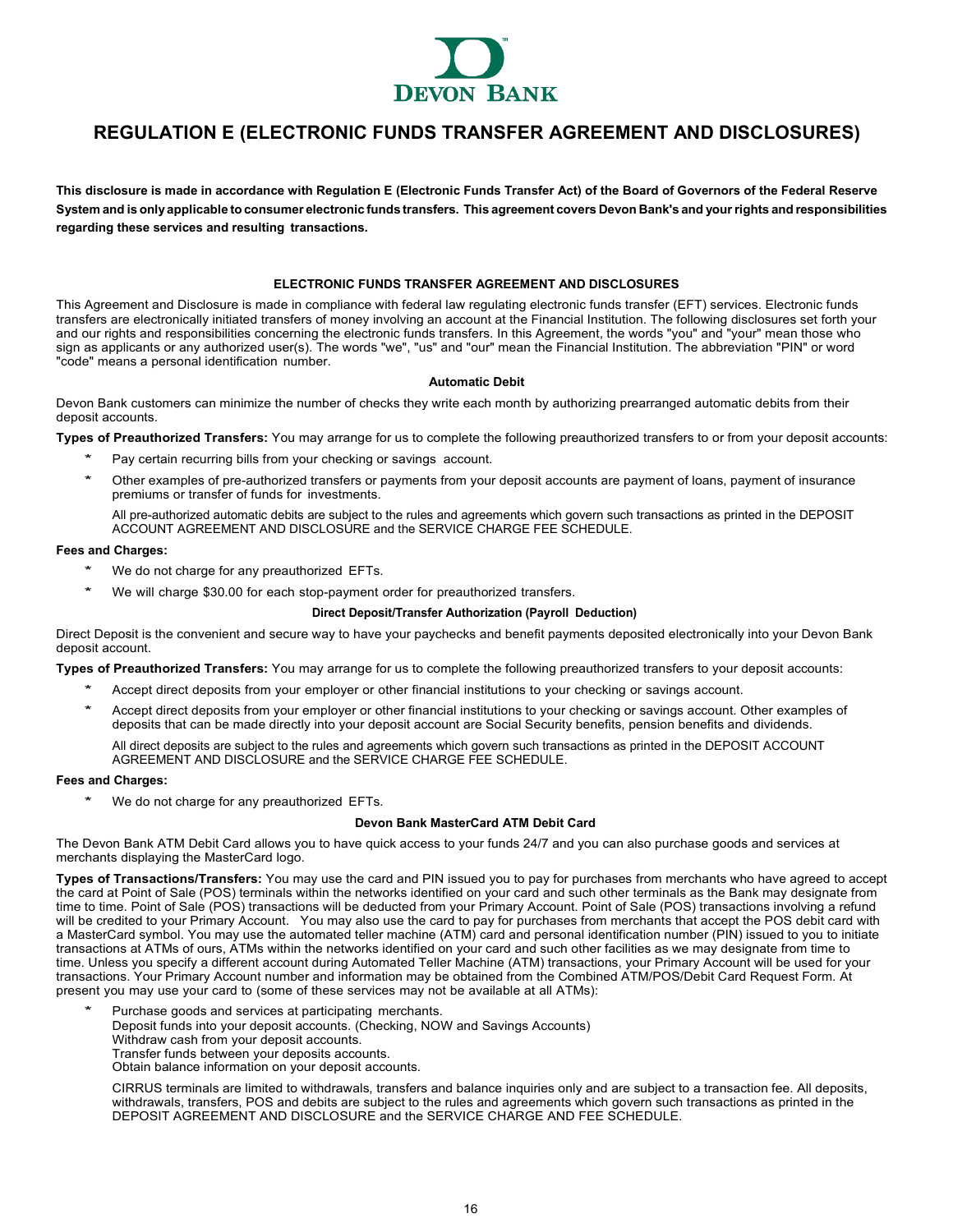## **Limitations on Frequency and Amount:**

Devon Bank reserves the right to limit the type, number or amount of any card transactions, and the locations at which they are available. Devon Bank agrees to provide written notification to you on any such limitation on the use of your card. If you are going to be traveling out of the US, please contact us before you go. Your card may not work in certain States and/or Countries that have had fraudulent transactions. If your transaction refers you back to your bank, please contact us immediately.

Your daily ATM withdrawal limit is \$500 or your available account balance which ever is less. Your daily limit for the purchase of goods and services is \$2,000 or your available account balance which ever is less, inclusive of ATM withdrawals. At the discretion of Devon Bank, the card limits may be adjusted.

## **Fees and Charges:**

- \* Transactions conducted at CIRRUS terminals outside the STAR Network are subject to transaction fees. CIRRUS charges a fee of \$3.00 for withdrawals and a fee of \$3.00 for transfers and balance inquiries.
- There is a Replacement Card Fee of \$10.00 per card.
- We do not charge for any POS transactions.

**ATM Fees.** When you use an ATM not owned by us, you may be charged a fee by the ATM operator or any network used (and you may be charged a fee for a balance inquiry even if you do not complete a fund transfer).

## **Touch Tone Teller**

With Devon Bank's Touch Tone Teller you can do your banking from the comfort of your home, office, car or anywhere that you have access to a touch tone phone. Dial (877) 466-5050 to reach the Touch Tone Teller 24 hours a day 7 days a week.

**Types of Audio Response Services:** You may access your deposit accounts by using a separate personal identification number (PIN) assigned to you and your account number in our audio response system. At the present time you may use the system to:

Obtain Balance Information on Deposit Accounts. Verify Checks or Debits Paid. Verify Deposits Credited. Transfer Funds Between Accounts. Get the Branch Locations, Branch Hours, and Phone Numbers of Devon Bank Offices. Change Security Code. Merchant Verification of Funds on a Written Check.

All Touch Tone Teller transactions are subject to the rules and agreements which govern such transactions as printed in the DEPOSIT ACCOUNT AGREEMENT AND DISCLOSURE and the SERVICE CHARGE FEE SCHEDULE.

## **Limitations on Frequency and Amount:**

There are no limits on the number or dollar amount of inquiries, transfers or withdrawals you may make per day.

## **Fees and Charges for Audio Response Transactions:**

- We do not charge for any Audio Response Transactions.
- **Other EFT Transactions.** You may access certain account(s) you maintain with us by other EFT transaction types as described below.

**Electronic Check Conversion.** You may authorize a merchant or other payee to make a one-time electronic payment from your account using information from your check to pay for purchases or pay bills. Electronic check conversion is a payment process in which a merchant or other payee (after obtaining your authorization) uses your check to gather routing, account, and check number information to initiate a one-time EFT. When information from your check is used to make an electronic fund transfer, funds may be withdrawn from your account as soon as the same day you make your payment. This type of EFT transaction involving a consumer account is covered by the Electronic Funds Transfer Act and this disclosure. A description of the transaction will appear on your statement.

**Re-presented Check Transactions and Fees.** You may authorize a merchant to electronically collect a fee associated with the re-presentment of a check that is returned due to insufficient or unavailable funds. The resulting fee transaction if debited as an EFT from a consumer account is covered by the Electronic Funds Transfer Act and this disclosure. When a merchant re-presents a check electronically, that transaction is not covered by the Electronic Funds Transfer Act or this disclosure. A description of the transaction will appear on your statement.

## **The following limitations may be applicable to your accounts, except as provided by law:**

Liability for Unauthorized MasterCard Debit Card Transactions on Cards Issued to Certain Consumers and Small Businesses. The zero liability limit described below only applies to a United States-issued MasterCard branded debit card issued to: (i) a natural person, or (ii) a business or other entity only if the card is issued under a "small business" program described on MasterCard's website at [www.mastercardbusiness.com.](http://www.mastercardbusiness.com/) The zero liability limit described below does not apply if you are a business or an entity of any sort (corporation, limited liability company, partnership, etc.) unless the card issued to you is a "small business" card described above. The zero liability limit described below does not apply until your identity is registered by or on behalf of the card issuer. Under MasterCard's zero liability policy as described in the MasterCard Rules (as may be amended from time to time), the zero liability limitation described below may not apply for other reasons.

Tell us AT ONCE if you believe your MasterCard debit card has been lost or stolen or if you believe any unauthorized transactions have been made using your MasterCard debit card. Your liability for unauthorized use of your debit card with the MasterCard logo will not exceed zero dollars (\$0.00) if the following conditions have been met: (i) you have exercised reasonable care in safeguarding your card from risk of loss or theft; and (ii) upon becoming aware of such loss or theft you promptly reported the loss or theft to us. If the conditions set forth above have not been met, you may be liable for unauthorized transactions to the extent allowed under applicable law (for example, see **Liability for Unauthorized Transfers** paragraph below). To notify us of lost or stolen cards, or of unauthorized transactions, call or write to us at the telephone number or address set forth in the **Liability for Unauthorized Transfers** paragraph below. This will help prevent unauthorized access to your account and minimize any inconvenience.

MasterCard is a registered trademark of MasterCard Worldwide or its subsidiaries in the United States.

## **In addition to the limitations set forth above, the following limitations may be applicable to your consumer accounts:**

**Liability for Unauthorized Transfers.** Tell us AT ONCE if you believe your card, ATM PIN, POS card or PIN, or Audio Response PIN has been lost or stolen or if you believe that an electronic fund transfer has been made without your permission using information from your check.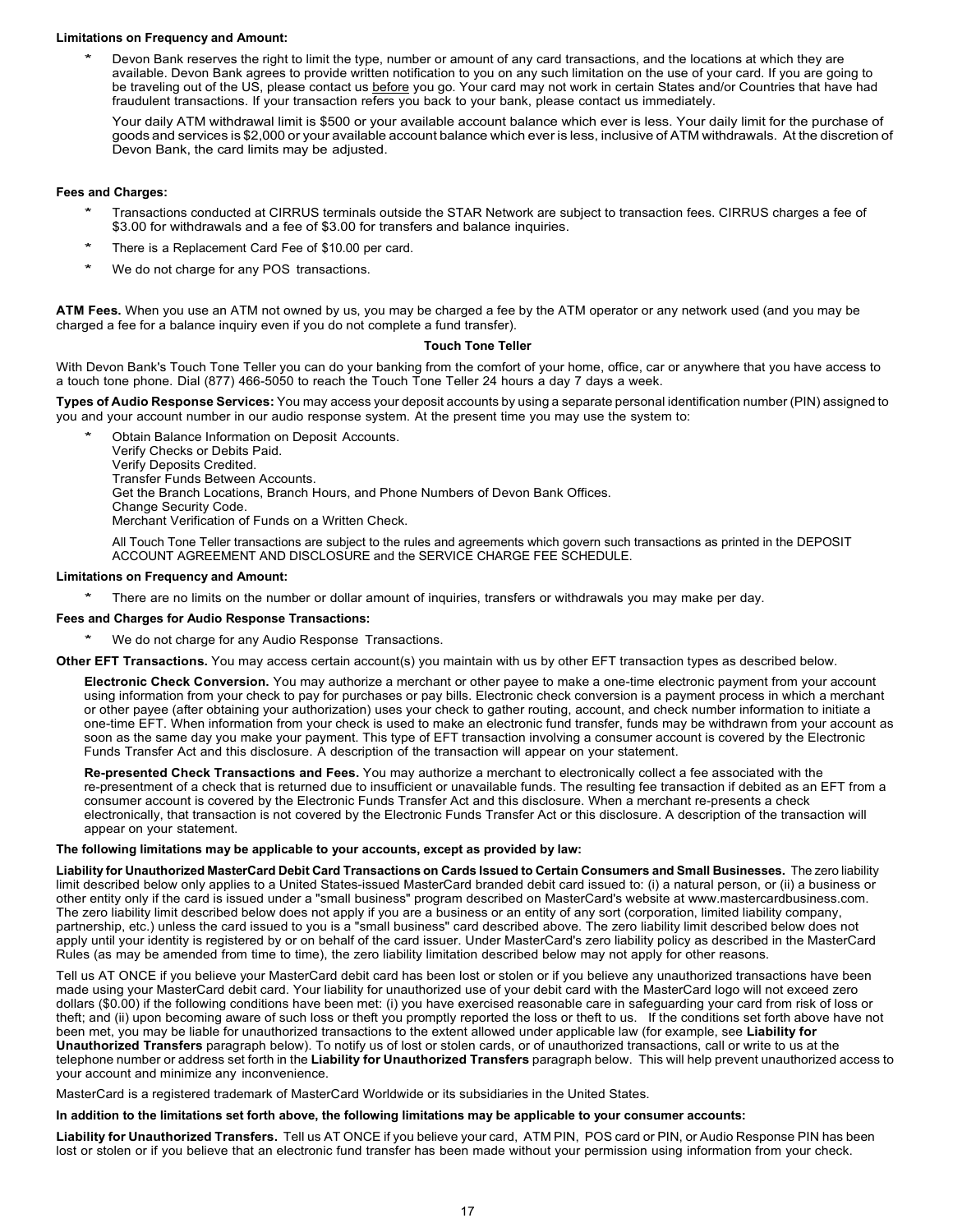Telephoning is the best way of keeping your possible losses down. You could lose all the money in your account (plus your maximum overdraft line of credit). If you tell us within two (2) business days after you learn of the loss or theft of your card or code, you can lose no more than \$50.00 if someone used your card or code without your permission. If you do NOT tell us within two (2) business days after you learn of the loss or theft of your card or code, and we can prove that we could have stopped someone from using your card or code without your permission if you had told us, you could lose as much as \$500.00. Also, if your statement shows transfers that you did not make, including those made by card code or other such means, tell us at once. If you do not tell us within sixty (60) days after the statement was mailed to you, you may not get back any money lost after the sixty (60) days if we can prove that we could have stopped someone from taking the money if you had told us in time. If a good reason (such as a long trip or a hospital stay) kept you from telling us, we will extend the time periods. If you believe that your card or code has been lost or stolen or that someone has transferred or may transfer money from your account without your permission, call (773) 465-2500, or write us at Devon Bank, 6445 N Western Ave., Chicago, IL 60645. You should also call the number or write this address if you believe a transfer has been made using the information from your check without your permission.

The above limitations do not apply to business accounts, unless otherwise required by law. You accept responsibility for implementing commercially reasonable security measures to safeguard your business account card, ATM PIN, or POS card or PIN, Audio Response PIN, or online and/or mobile banking PIN from unauthorized use. If you authorize employees, agents, or others to use your card or code, you shall be liable for transactions conducted by such additional users. You are responsible for promptly examining your statement each statement period and reporting any unauthorized transaction within a reasonable time, not to exceed Sixty (60) calendar days after the statement is made available. If you believe that your card or code has been lost or stolen or that someone has transferred or may transfer money from your account without your permission, call (773) 465-2500.

**Illegal Transactions.** You may not use your ATM, POS, or Debit Card, or other access device for any illegal or unlawful transaction, and we may decline to authorize any transaction that we believe poses an undue risk of illegality or unlawfulness. Notwithstanding the foregoing, we may collect on any debt arising out of any illegal or unlawful transaction.

**Business Days.** For purposes of these electronic funds transfer disclosures, our business days are Monday through Friday. Holidays are not included.

**Stop Payments on ATM, POS, or Debit Card Transactions.** You may not place a stop payment order on any ATM, POS, or debit card transaction.

## **Documentation.**

**Periodic Statement.** You will get a monthly account statement from us, unless there are no transactions in a particular month. In any case you will get a statement quarterly. You will get a quarterly statement from us on your savings account if this is the only account you maintain and the only possible electronic transfer to or from the account is a preauthorized deposit.

**Terminal Receipt.** You can get a receipt at the time you make a transfer to or from your account using an ATM or a POS terminal. However, receipts for transactions of \$15.00 or less may not always be available.

**Direct Deposits.** If you have arranged to have direct deposits made to your account at least once every sixty (60) days from the same person or company, you can call us at (773) 465-2500 to find out whether or not the deposit has been made.

**Our Liability for Failure to Make Transfers.** For consumer accounts, if we do not complete a transfer to or from your account on time or in the correct amount according to our agreement with you, we will be liable for your losses or damages. However, there are some exceptions. We will **NOT** be liable for instance:

- If, through no fault of ours, you do not have enough money in your account to make the transfer.
- If the money in your account is subject to legal process or other claim restricting such transfer.
- If the transfer would go over the credit limit on your overdraft line.
- If the ATM where you are making the transfer does not have enough cash.
- If the terminal or system was not working properly and you knew about the breakdown when you started the transfer.
- If circumstances beyond our control (such as fire or flood) prevent the transaction, despite reasonable precautions that we have taken.
- There may be other exceptions stated in our agreement with you.

For business accounts, refer to your account agreement(s) with us.

In Case of Errors or Questions About Your Electronic Transfers. For consumer accounts, telephone us at (773) 465-2500, or write us at Devon **Bank, Attn: Personal Banking Department, 6445 N. Western Ave., Chicago, IL 60645-5494** as soon as you can, if you think your statement or receipt is wrong or if you need more information about a transfer listed on the statement or receipt. We must hear from you no later than sixty (60) days after we sent the FIRST statement on which the problem or error appeared.

- Tell us your name and account number (if any).
- Describe the error or the transfer you are unsure about, and explain as clearly as you can why you believe it is an error or why you need more information.
- Tell us the dollar amount of the suspected error.

If you tell us orally, we may require that you send us your complaint or question in writing within ten (10) business days.

We will determine whether an error occurred within ten (10) business days after we hear from you and will correct any error promptly. If we need more time, however, we may take up to forty five (45) days to investigate your complaint or question. If we decide to do this, we will credit your account within ten (10) business days for the amount you think is in error, so that you will have the use of the money during the time it takes us to complete our investigation. If we ask you to put your complaint or question in writing and we do not receive it within ten (10) business days, we may not credit your account.

If a notice of error involves an electronic fund transfer that occurred within thirty (30) days after the first deposit to the account was made, the error involves a new account. For errors involving new accounts, point of sale debit card transactions, or foreign-initiated transactions, we may take up to ninety (90) days to investigate your complaint or question. For new accounts, we may take up to twenty (20) business days to credit your account for the amount you think is in error.

We will tell you the results within three (3) business days after completing our investigation. If we decide that there was no error, we will send you a written explanation. You may ask for copies of the documents that we used in our investigation.

For business accounts, we will generally follow the procedures for error resolution described above, but we are not required to process a claim if you do not notify us within Thirty (30) calendar days after the statement is made available, to give provisional credit, or to investigate your claim within the time periods described above.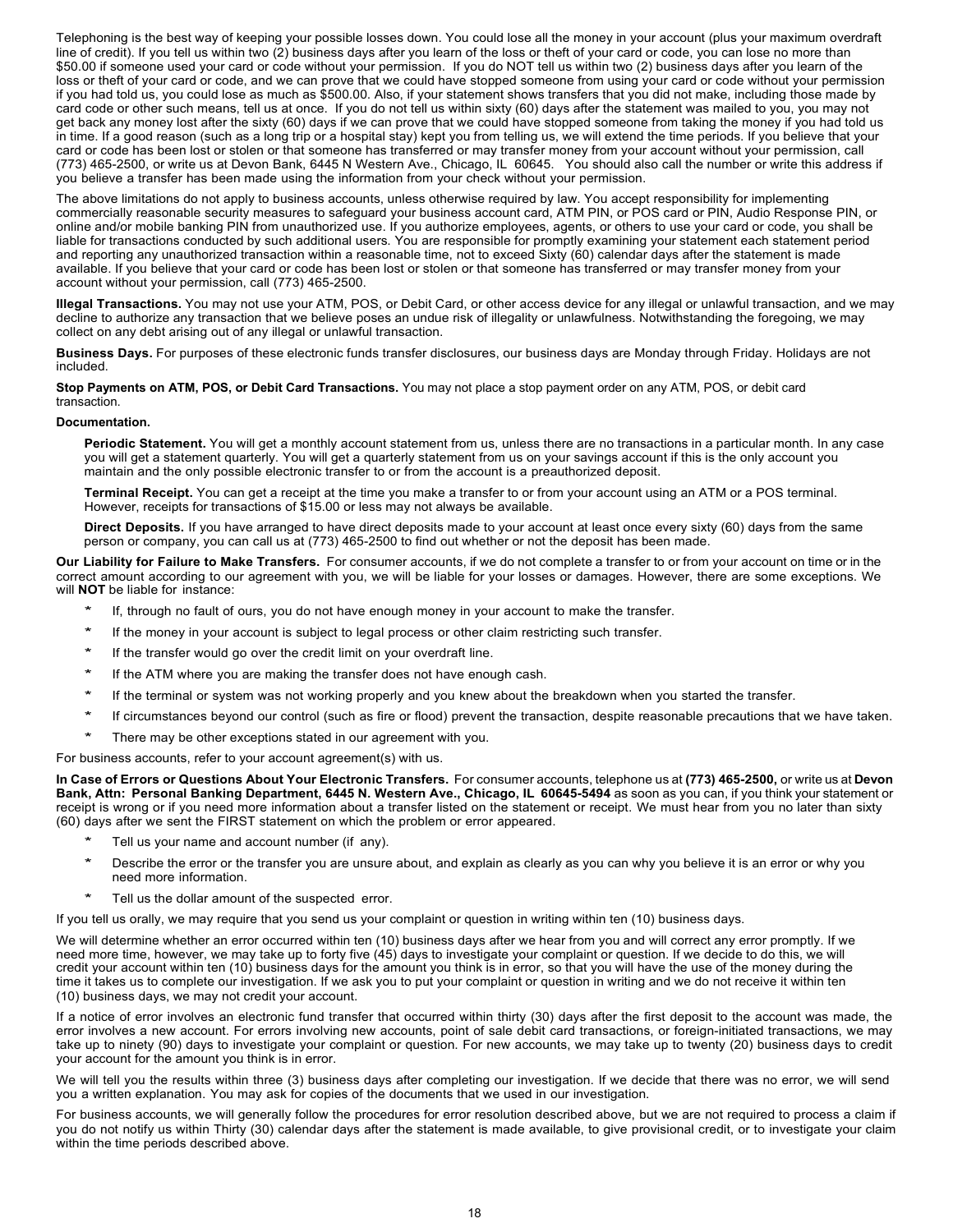**Confidentiality.** We will disclose information to third parties about your account or the transfers you make:

- To complete transfers as necessary;
- To verify the existence and condition of your account upon the request of a third party, such as a credit bureau or merchant; or
- To comply with government agency or court orders; or
- If you give us your written permission.

**Personal Identification Number (PIN).** The ATM PIN, POS PIN or Audio Response PIN issued to you is for your security purposes. The numbers are confidential and should not be disclosed to third parties or recorded on the card. You are responsible for safekeeping your PIN(s). You agree not to disclose or otherwise make your ATM PIN, POS PIN or Audio Response PIN available to anyone not authorized to sign on your accounts.

**Notices.** All notices from us will be effective when we have mailed them or delivered them to your last known address on our records. Notices from you will be effective when received by us at the telephone number or the address specified in this Agreement. We reserve the right to change the terms and conditions upon which this service is offered. We will mail notice to you at least twenty one (21) days before the effective date of any change, as required by law. Use of this service is subject to existing regulations governing your account and any future changes to those regulations.

**Enforcement.** In the event either party brings a legal action to enforce this Agreement or collect amounts owing as a result of any Account transaction, the prevailing party shall be entitled to reasonable attorneys' fees and costs, including fees on any appeal, subject to any limits under applicable law.

**Termination of ATM, POS and Audio Response Services.** You agree that we may terminate this Agreement and your use of the ATM Card, POS or Audio Response services, if:

- You or any authorized user of your ATM PIN, POS card or PIN or Audio Response PIN breach this or any other agreement with us;
- We have reason to believe that there has been an unauthorized use of your ATM PIN, POS card or PIN or Audio Response PIN;
- We notify you or any other party to your account that we have cancelled or will cancel this Agreement. You or any other party to your account can terminate this Agreement by notifying us in writing.

Termination of service will be effective the first business day following receipt of your written notice. Termination of this Agreement will not affect the rights and responsibilities of the parties under this Agreement for transactions initiated before termination.

## **Preauthorized Electronic Fund Transfers.**

**Stop Payment Rights.** If you have told us in advance to make regular electronic fund transfers out of your account(s), you can stop any of these payments. Here's how: Call us or write to us at the telephone number or address set forth above, in time for us to receive your request three (3) business days or more before the payment is scheduled to be made. If you call, we may also require you to put your request in writing and get it to us within fourteen (14) days after you call. We will charge you \$ 30.00 for each stop payment order you give.

**Notice of Varying Amounts.** If these regular payments may vary in amount, the person you are going to pay will tell you, ten (10) days before each payment, when it will be made and how much it will be. You may choose instead to get this notice only when the payment would differ by more than a certain amount from the previous payment, or when the amount would fall outside certain limits that you set.

**Liability for Failure to Stop Payment of Preauthorized Transfers.** If you order us to stop one of these payments three (3) business days or more before the transfer is scheduled, and we do not do so, we will be liable for your losses or damages.

**Other Provisions.** There may be a delay between the time a deposit is made and when it will be available for withdrawal. You should review our Funds Availability Policy to determine the availability of the funds deposited at ATMs. We reserve the right to refuse any transaction which would draw upon insufficient funds, exceed a credit limit, lower an account below a required balance, or otherwise require us to increase our required reserve on the account.

## **ATM SAFETY TIPS**

As issuers of Automated Teller Machine (ATM) access devices, we have provided for your information a list of safety precautions regarding the use of automated teller machines. Please read the following safety tips:

- Be aware of your surroundings, particularly at night.
- Consider having someone accompany you when the automated teller machine is used after dark.
- It is appropriate to politely ask someone who is uncomfortably close to you to step back before you complete your transaction.
- Refrain from displaying your cash. Pocket it as soon as your transaction is completed. Count the cash later in the safety of your locked car or home.
- \* Consider using another automated teller machine or coming back later if you notice anything suspicious. If you are in the middle of a transaction and you notice something suspicious, cancel the transaction, pocket your ATM access device and leave.
- Go to the nearest public area where people are located if you are followed after making a transaction.
- Report all crimes to the operator of the ATM or to law enforcement officials immediately.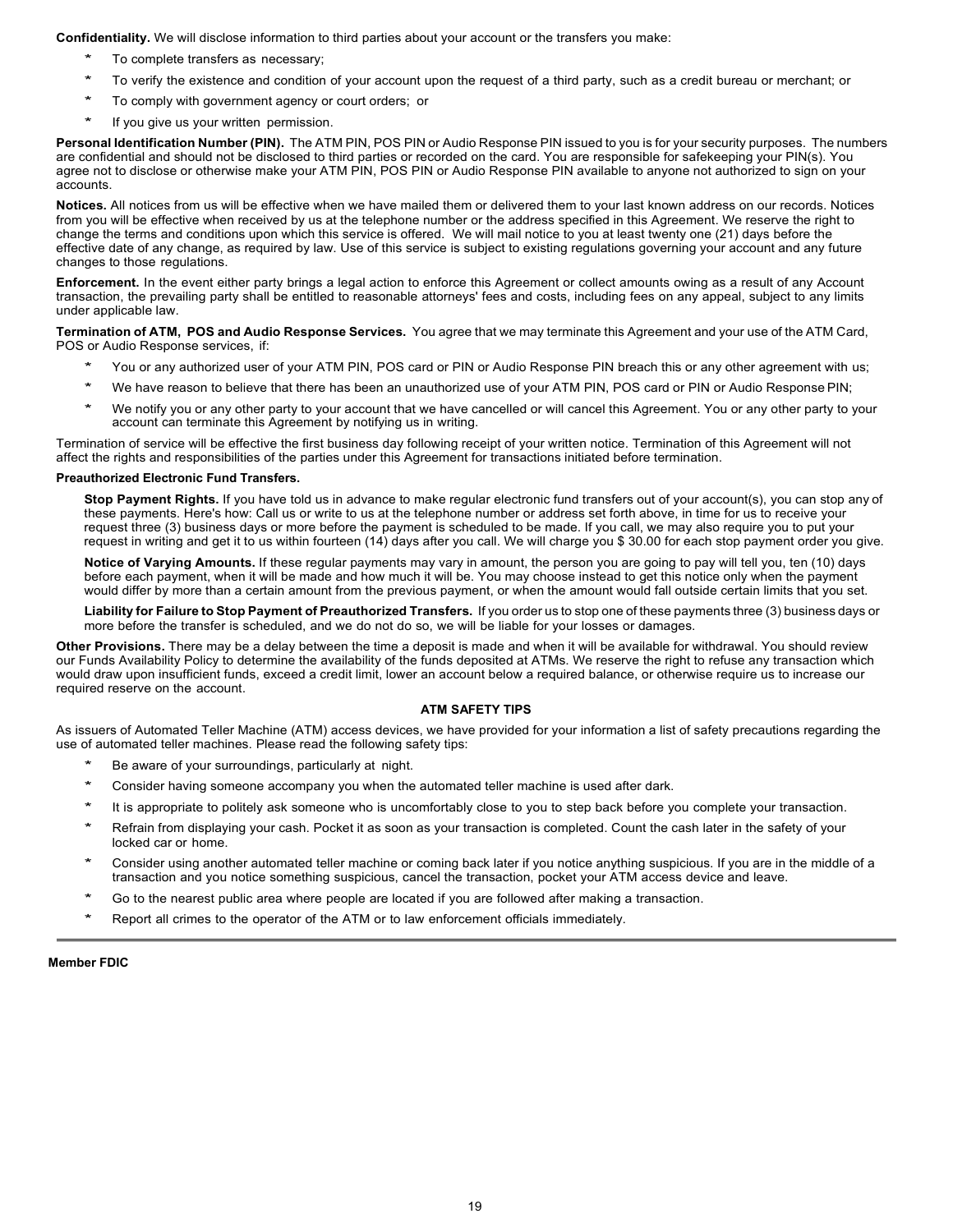

# **REGULATION CC (EXPEDITED FUNDS AVAILABILITY ACT)**

<span id="page-19-0"></span>**The following document is published in accordance with Regulation CC (Expedited Funds Availability Act) enacted by Congress. The act sets**  specific time limits as to how long funds or checks deposited into your account may be held before they are actually available to you. Although all financial institutions are governed by this act, the operating policies on each may differ. This disclosure states Devon Bank's policy in regards **to the availability of your funds. If you have any questions, please ask your Personal Banker.**

## **FUNDS AVAILABILITY POLICY DISCLOSURE**

**Transaction accounts.** This policy statement applies to "transaction" accounts. Transaction accounts, in general, are accounts which permit an unlimited number of payment to third persons and an unlimited number of telephone and preauthorized transfers to other accounts of yours with us. Checking accounts are the most common transaction accounts. Feel free to ask us whether any of your other accounts might also be under this policy.

**YOUR ABILITY TO WITHDRAW FUNDS AT DEVON BANK.** Our policy is to make funds from your cash and check deposits available to you on the first business day after the day we receive your deposit. However, funds from electronic direct deposits will be available on the day we receive the deposit. Once the funds are available, you can withdraw them in cash and/or we will use them to pay checks that you have written. For determining the availability of your deposits, every day is a business day, except Saturdays, Sundays, and federal holidays. If you make a deposit before 6:00 pm on a business day that we are open, we will consider that day to be the day of your deposit. However, if you make a deposit after 6:00 pm or on a day we are not open, we will consider that the deposit was made on the next business day we are open.

**Reservation of Right to Hold.** In some cases, we will not make all of the funds that you deposit by check available to you on the first business day after the day of your deposit. Depending on the type of check that you deposit, funds may not be available until the second business day after the day of your deposit. The first \$225.00 of your deposit, however, may be available on the first business day after the day of your deposit. If we are not going to make all of the funds from your deposit available on the first business day, we will notify you at the time you make your deposit. We will also tell you when the funds will be available. If your deposit is not made directly to one of our employees, or if we decide to take this action after you have left the premises, we will mail you the notice by the business day after we receive your deposit. If you need the funds from a deposit right away, you should ask us when the funds will be available.

**Longer Delays May Apply.** We may delay your ability to withdraw funds deposited by check into your account an additional number of days for these reasons:

- \* You deposit checks totaling more than \$5,525.00 on any one day.
- \* You redeposit a check that has been returned unpaid.
- \* You have overdrawn your account repeatedly in the last six months.
- \* We believe a check you deposit will not be paid.
- \* There is an emergency, such as failure of computer or communications equipment.

We will notify you if we delay your ability to withdraw funds for any of these reasons, and we will tell you when the funds will be available. They will generally be available no later than the seventh business day after the day of your deposit.

**Holds On Other Funds.** If we cash a check for you that is drawn on another financial institution, we may withhold the availability of a corresponding amount of funds that are already in your account. Those funds will be available at the time funds from the check we cashed would have been available if you had deposited it. If we accept for deposit a check that is drawn on another financial institution, we may make funds from the deposit available for withdrawal immediately but delay your availability to withdraw a corresponding amount of funds that you have on deposit in another account with us. The funds in the other account would then not be available for withdrawal until the time periods that are described elsewhere in this disclosure for the type of check that you deposited.

**Deposits at Automated Teller Machines.** Funds from any deposits (cash or checks) made at automated teller machines (ATMs) we do not own or operate will not be available until the fifth business day after the day of your deposit.

**Special Rules For New Accounts.** If you are a new customer, the following special rules will apply during the first 30 days your account is open:

Funds from electronic direct deposits to your account will be available on the day we receive the deposit. Funds from deposits of cash, wire transfers, and the first \$5,525.00 of a day's total deposits of cashier's, certified, teller's, traveler's, and federal, state and local government checks will be available on the first business day after the day of your deposit if the deposit meets certain conditions. For example, the checks must be payable to you. The excess over \$5,525.00 will be available on the ninth business day after the day of your deposit. If your deposit of these checks (other than a U.S. Treasury check) is not made in person to one of our employees, the first \$5,525.00 will not be available until the second business day after the day of your deposit.

Funds from deposits of checks drawn on Devon Bank will be available on the first business day after the day of your deposit.

Funds from all other check deposits will be available on the ninth business day after the day of your deposit.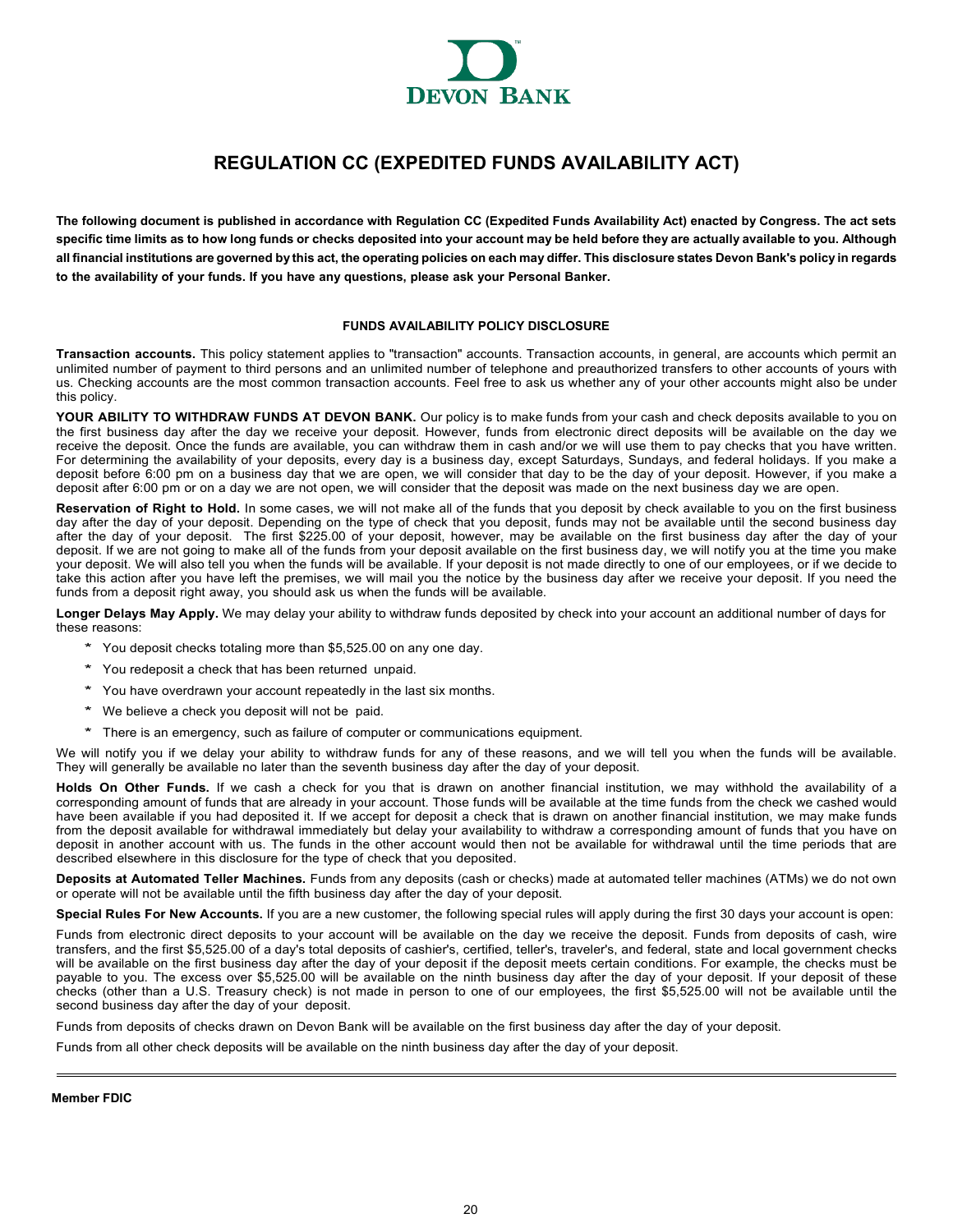

# **SUBSTITUTE CHECK POLICY DISCLOSURE**

## **Devon Bank 6445 N. Western Ave. Chicago, IL 60645-5494**

<span id="page-20-0"></span>**Important Information about your Checking Account:**

## **SUBSTITUTE CHECK POLICY DISCLOSURE Substitute Checks and Your Rights**

## **What is a substitute check?**

To make check processing faster, federal law permits credit unions and banks to replace original checks with "substitute checks". These checks are similar in size to original checks with a slightly reduced image of the front and back of the original check. The front of a substitute check states: "This is a legal copy of your check. You can use it the same way you would use the original check." You may use a substitute check as proof of payment just like the original check.

Some or all of the checks that you receive back from us may be substitute checks. This notice describes rights you have when you receive substitute checks from us. The rights in this notice do not apply to original checks or to electronic debits to your account. However, you have rights under other law with respect to those transactions.

#### **What are my rights regarding substitute checks?**

In certain cases, federal law provides a special procedure that allows you to request a refund for losses you suffer if a substitute check is posted to your account (for example, if you think that we withdrew the wrong amount from your account or that we withdrew money from your account more than once for the same check). The losses you may attempt to recover under this procedure may include the amount that was withdrawn from your account and fees that were charged as a result of the withdrawal (for example, bounced check fees).

The amount of your refund under this procedure is limited to the amount of your loss or the amount of the substitute check, whichever is less. You also are entitled to interest on the amount of your refund if your account is an interest-bearing account. If your loss exceeds the amount of the substitute check, you may be able to recover additional amounts under other law.

If you use this procedure, you may receive up to \$2,500.00 of your refund (plus interest if your account earns interest) within 10 business days after we received your claim and the remainder of your refund (plus interest if your account earns interest) not later than 45 calendar days after we received your claim.

We may reverse the refund (including any interest on the refund) if we later are able to demonstrate that the substitute check was correctly posted to your account.

## **How do I make a claim for a refund?**

If you believe that you have suffered a loss relating to a substitute check that you received and that was posted to your account, please contact us at Devon Bank Attn: Personal Banking, 6445 N. Western Ave, Chicago, IL, 60645, (773) 465-2500, [ebanking@devonbank.com.](mailto:ebanking@devonbank.com) You must contact us within 40 calendar days of the date that we mailed (or otherwise delivered by a means to which you agreed) the substitute check in question or the account statement showing that the substitute check was posted to your account, whichever is later. We will extend this time period if you were not able to make a timely claim because of extraordinary circumstances.

Your claim must include--

- A description of why you have suffered a loss (for example, you think the amount withdrawn was incorrect);
- An estimate of the amount of your loss;
- An explanation of why the substitute check you received is insufficient to confirm that you suffered a loss; and
- \* Either a copy of the Substitute Check or the following information: the check number, the amount of the check, the date of the check, and the name of the person to whom you wrote the check.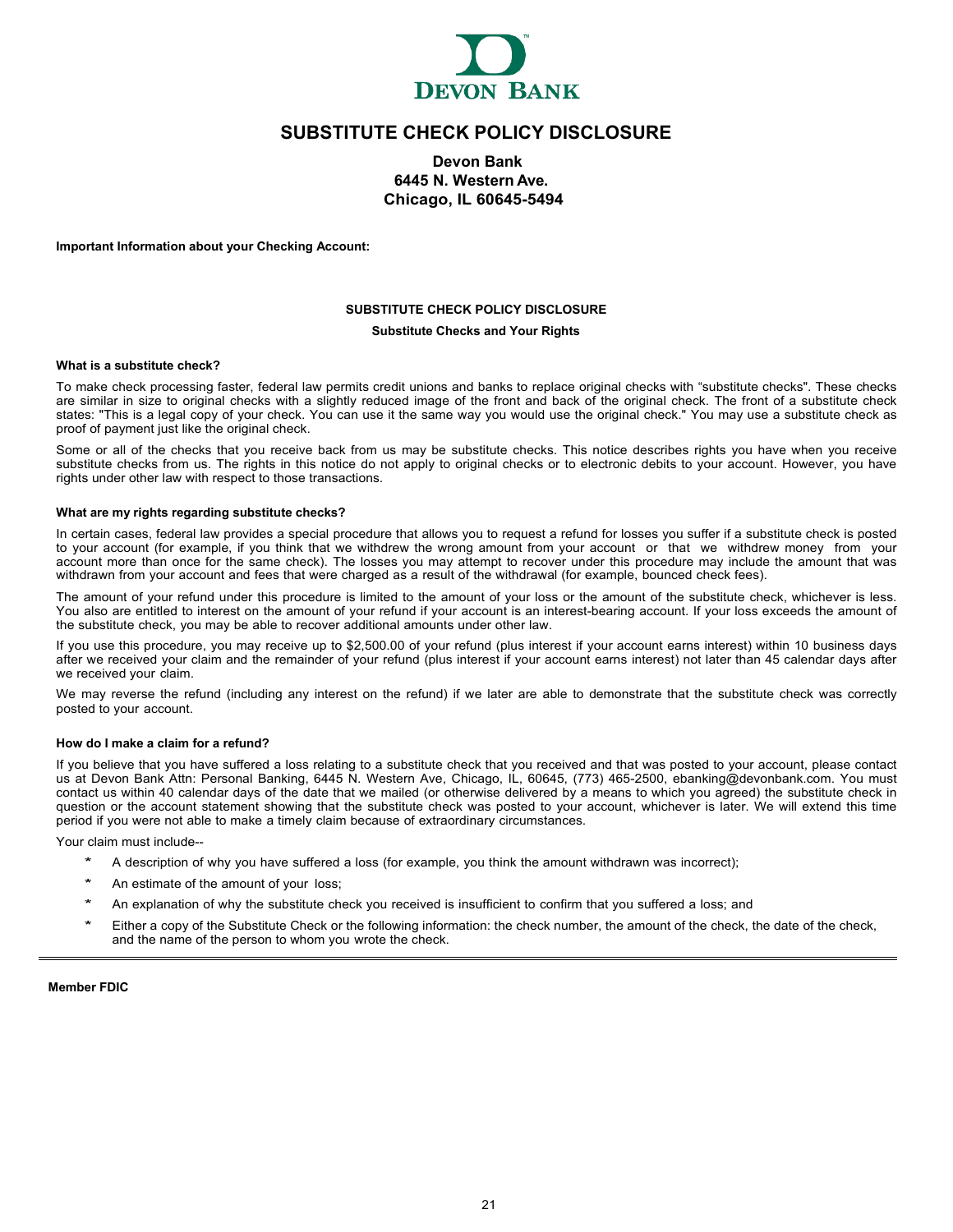

# **PRIVACY NOTICE**

<span id="page-21-0"></span>

|                                                                                                                                                                                            |                                                                                                                                                                                                                                                                                                                |                                                                                                                                                                                                                                                                                              | Rev. 03/2020                |
|--------------------------------------------------------------------------------------------------------------------------------------------------------------------------------------------|----------------------------------------------------------------------------------------------------------------------------------------------------------------------------------------------------------------------------------------------------------------------------------------------------------------|----------------------------------------------------------------------------------------------------------------------------------------------------------------------------------------------------------------------------------------------------------------------------------------------|-----------------------------|
| <b>FACTS</b>                                                                                                                                                                               | <b>WHAT DOES DEVON BANK</b><br>DO WITH YOUR PERSONAL INFORMATION?                                                                                                                                                                                                                                              |                                                                                                                                                                                                                                                                                              |                             |
| Why?                                                                                                                                                                                       | to understand what we do.                                                                                                                                                                                                                                                                                      | Financial companies choose how they share your personal information. Federal law gives<br>consumers the right to limit some but not all sharing. Federal law also requires us to tell you<br>how we collect, share, and protect your personal information. Please read this notice carefully |                             |
| <b>What?</b>                                                                                                                                                                               | have with us. This information can include:<br>Social Security number and income<br>$\bullet$<br>Account balances and payment history<br>Credit history and credit scores<br>this notice.                                                                                                                      | The types of personal information we collect and share depend on the product or service you<br>When you are no longer our customer, we continue to share your information as described in                                                                                                    |                             |
| How?                                                                                                                                                                                       | All financial companies need to share customers' personal information to run their everyday<br>business. In the section below, we list the reasons financial companies can share their<br>customers' personal information; the reasons Devon Bank chooses to share; and whether you<br>can limit this sharing. |                                                                                                                                                                                                                                                                                              |                             |
| information                                                                                                                                                                                | Reasons we can share your personal                                                                                                                                                                                                                                                                             | Does Devon Bank share?                                                                                                                                                                                                                                                                       | Can you limit this sharing? |
| For our everyday business purposes-<br>such as to process your transactions, maintain<br>your account(s), respond to court orders and<br>legal investigations, or report to credit bureaus |                                                                                                                                                                                                                                                                                                                | Yes                                                                                                                                                                                                                                                                                          | No                          |
| For our marketing purposes-<br>to offer our products and services to you                                                                                                                   |                                                                                                                                                                                                                                                                                                                | Yes                                                                                                                                                                                                                                                                                          | <b>No</b>                   |
| For joint marketing with other financial<br>companies                                                                                                                                      |                                                                                                                                                                                                                                                                                                                | No                                                                                                                                                                                                                                                                                           | We don't share              |
| For our affiliates' everyday business purposes-<br>information about your transactions and<br>experiences                                                                                  |                                                                                                                                                                                                                                                                                                                | No                                                                                                                                                                                                                                                                                           | We don't share              |
| For our affiliates' everyday business purposes-<br>information about your creditworthiness                                                                                                 |                                                                                                                                                                                                                                                                                                                | No                                                                                                                                                                                                                                                                                           | We don't share              |
| For nonaffiliates to market to you                                                                                                                                                         |                                                                                                                                                                                                                                                                                                                | No                                                                                                                                                                                                                                                                                           | We don't share              |
| <b>Questions?</b>                                                                                                                                                                          | Call (773) 465-2500 or go to www.DevonBank.com                                                                                                                                                                                                                                                                 |                                                                                                                                                                                                                                                                                              |                             |